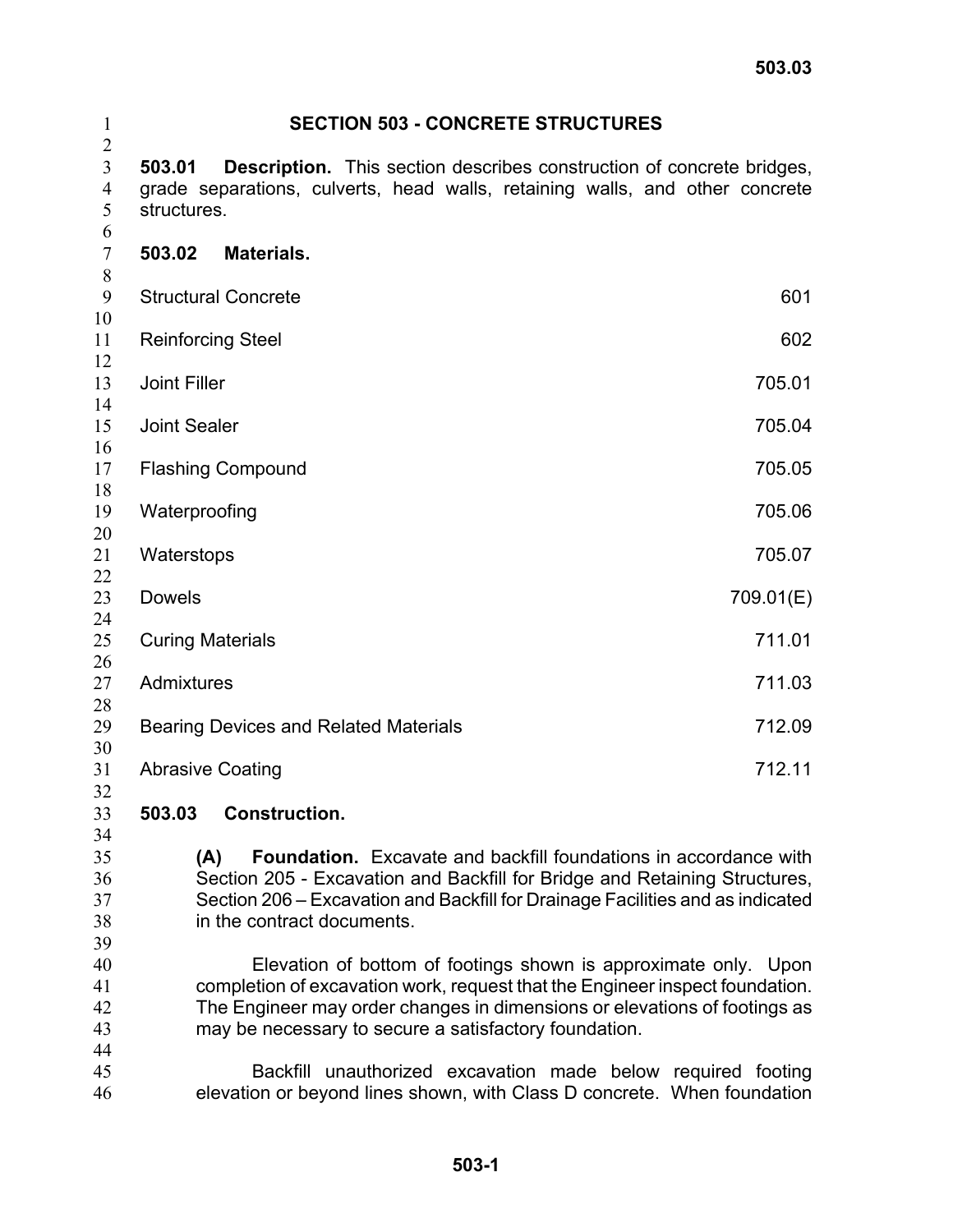requires redesign because of unauthorized excavation, the Contractor shall engage the services of a Hawaii Licensed Structural Engineer to prepare detailed drawings of a redesigned footing. Submit redesign proposal and after the Engineer reviews and accepts proposal, construct redesigned foundation at no additional increase in contract price or contract time. Claim for delay or additional cost resulting from foundation redesign will not be allowed. The State will deduct costs to review the redesign from the Contractor. 47 48 49 50 51 52 53 54

- Place pilings in accordance with Section 505 Piling. Place drilled shafts in accordance with Section 511 – Drilled Shafts.
- **(B) Falsework, Formwork, or Centering.** Falsework, formwork, or centering is temporary construction work on which other work is wholly or partially supported until permanent construction is strong enough to support itself. This includes form lining and sheathing, as well as necessary supporting members, hardware, and bracing.
- 65 66 67 68 69 70 71 72 Submit falsework and centering erection plans including soil bearing value, stress sheets, superstructure placing diagram and sequence, falsework and centering removal procedures, and design calculations for falsework and centering, as a complete package, stamped and signed by a Hawaii Licensed Structural Engineer. Submit manufacturer's certificates or perform tests, as necessary, to demonstrate adequacy of devices proposed for use or to verify design assumptions.
- 73 74 75 76 Do not start falsework, formwork, or centering construction until the Engineer has accepted drawings and calculations. Acceptance of drawings or inspections of system by the Engineer does not relieve the Contractor from responsibility of results obtained by using such drawings and calculations.
- 78 79 80 81 82 83 84 Use AASHTO *LRFD Bridge Specifications* for design of falsework, formwork, or centering. For allowable stresses not specified in AASHTO, structural engineer may use UBC/ICBO industry specifications or codes upon acceptance. Avoid cantilevered falsework members. Limit maximum deflection due to weight of dead and live loads to 0.4 percent of span. Provide camber strips to compensate for deflections or other movements greater than 1/4 inch.
- 86 87 88 89 90 Take length of spans to be the smaller of center-to-center distance between supports or clear span plus member depth. Design formwork for bottom slab of box girders to carry dead and live loads of both top and bottom slabs, as well as loads of webs, unless calculations indicate bottom slab is to carry loads of top slabs temporarily imposed upon it.
- 91

85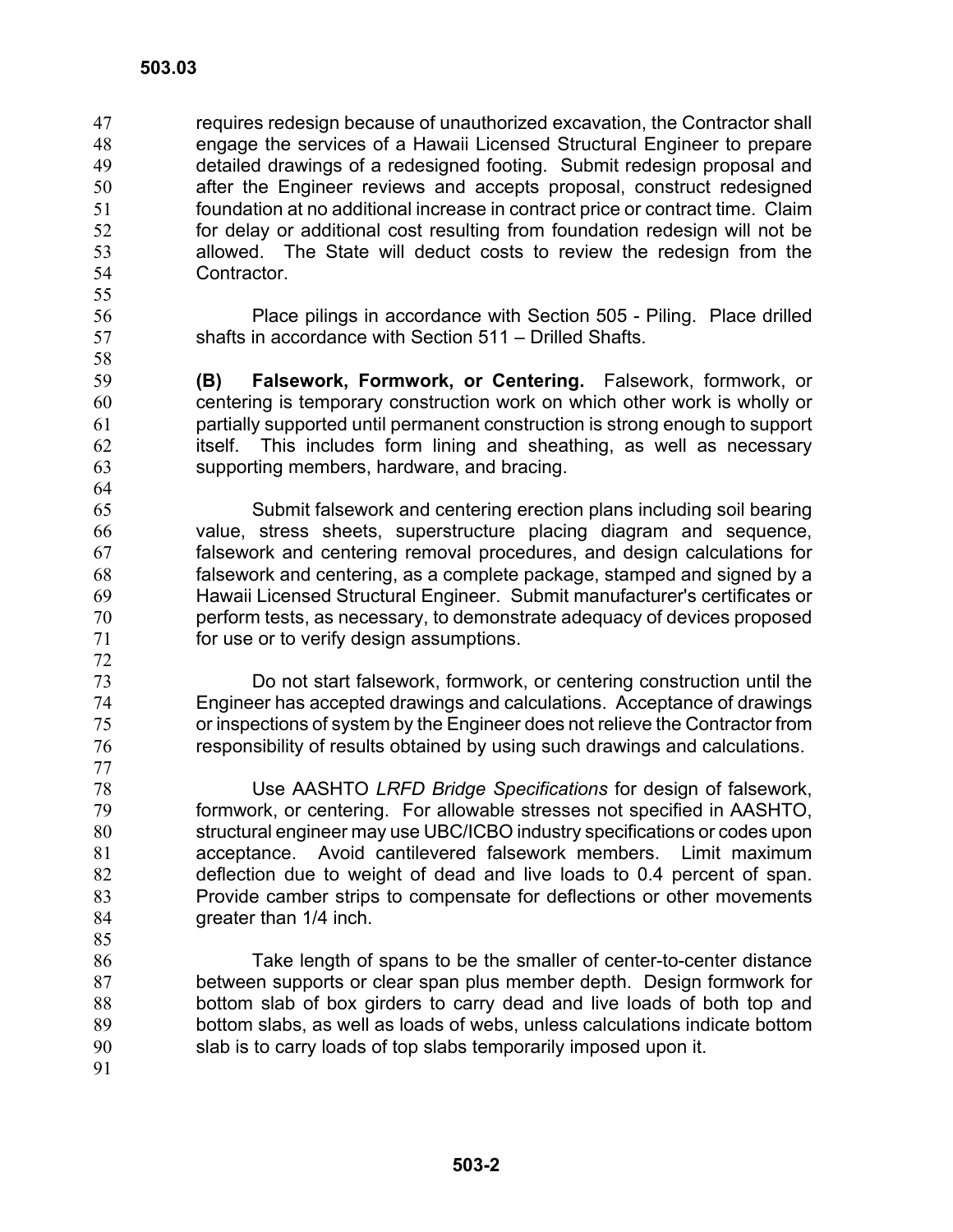Arrange falsework system so that loads imposed produce symmetrical and approximately equal reactions. Submit falsework soil pressure, pile capacity, and ground preparation, with supporting data and documentation. Show these items on working drawings. When structures cross over waterways and other flood prone areas, use special consideration in design of supporting falsework to prevent reduction in support capacity due to effects of water. 91 92 93 94 95 96 97

98

107

111

123

99 100 101 102 103 104 105 106 Design load for falsework or centering includes dead and live vertical loads, slope load of structure, and lateral loads. Minimum vertical live load to be used in design is 50 pounds per square foot of surface area plus 150 pounds per linear foot, applied at outside edge of cantilevered members. Add minimum vertical live load to actual weight of required construction equipment. Use minimum lateral load in design to be the greater of either 3 percent of total dead load or 150 pounds per linear foot. Apply minimum lateral load at top surface of falsework support.

108 109 110 When falsework is over or adjacent to existing roadways, install falsework system to withstand vehicle impact and maintain until falsework removal.

112 113 114 115 116 117 118 119 120 121 122 Show stresses and deflections of load supporting members in design calculations. Show anticipated total settlements of falsework and forms on falsework drawings, including falsework footing pressure and settlement, and joint take-up. Construct deck slab form between girders with no allowance for settlement relative to girders. Do not exceed 1 inch for anticipated settlements of falsework. Provide tell-tales attached to soffit forms, readable from the ground, at sufficient locations to determine total settlements resulting from concrete placement. Discontinue concrete placement when settlements deviate more than  $\pm$  3/8 inch from those indicated on falsework drawings. In such affected areas, provide corrective measures prior to initial set of concrete. Remove unacceptable concrete.

124 125 126 127 128 129 130 131 132 133 134 135 136 In designing falsework and centering, assume weight of 160 pounds per cubic foot for concrete. Design and construct falsework to provide necessary rigidity and to support loads without appreciable settlement or deformation. Use screw jacks or hardwood wedges to take up settlement in formwork either before or during placement of concrete. Design falsework for support of superstructure to support loads that would be superimposed as if entire superstructure were placed at once. Design vertical falsework members supporting spans with single hinge, or double hinges within span, for twice tributary falsework requirements at distance of 10 feet on each side of hinges, measured parallel to centerline of girder. Apply requirement to conventionally reinforced and prestressed concrete structures. Design falsework for prestressed concrete structures for additional loads caused by prestressing.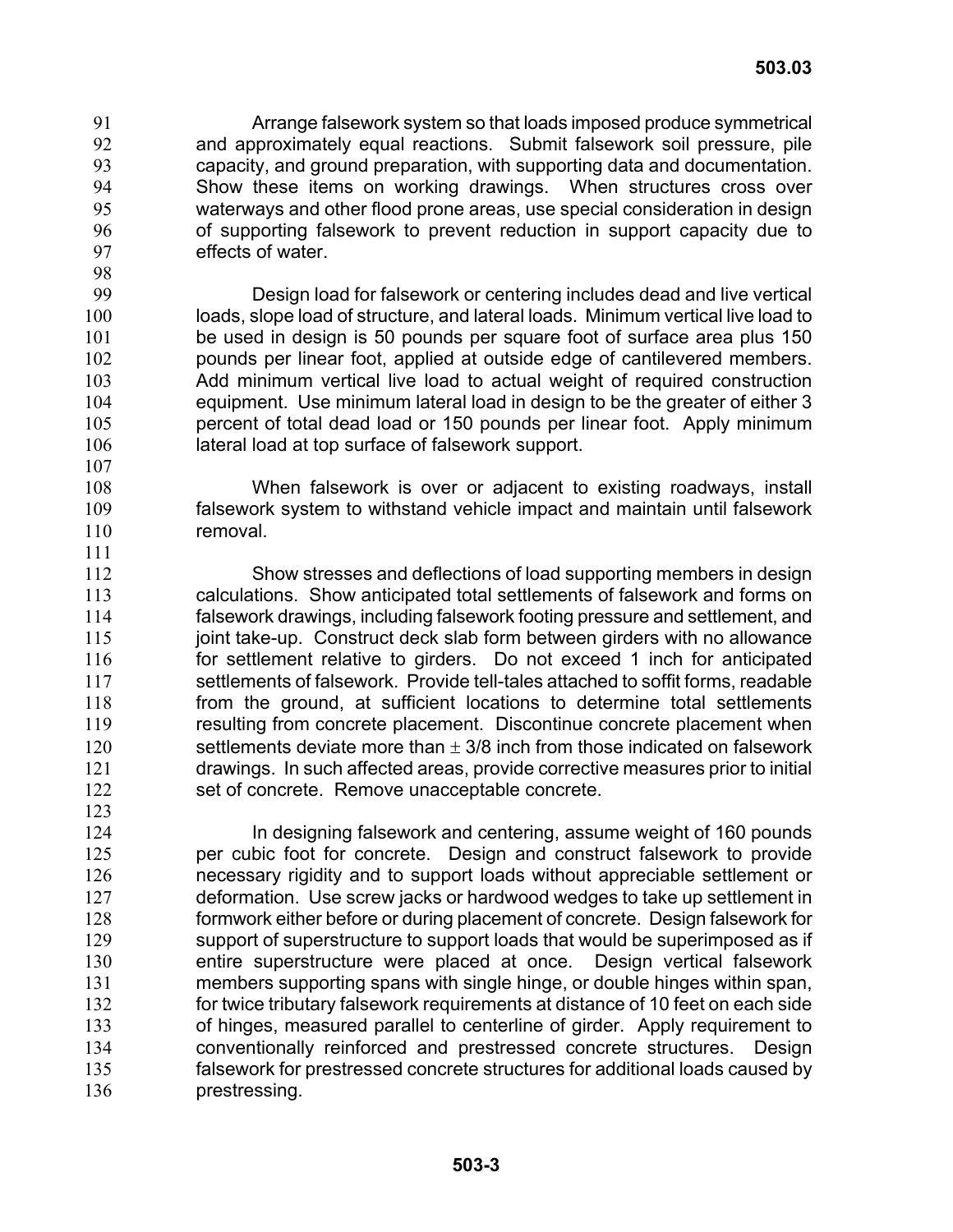138 139 140 141 Place falsework or centering upon footing safe against undermining and softening when footing type foundations are to be used. Show bearing value of soil in shop drawings of falsework or centering.

142 143 144 145 146 147 When used, space, drive, and remove falsework piling as accepted by the Engineer. Set falsework to give finished structure camber specified. Construct arch centering in accordance with centering plans accepted by the Engineer. Make provisions for gradual lowering of centers and for rendering arch self-supporting. Use jacks to correct slight settlement that may occur during placement of concrete.

In design of bottom slab plywood forms and timber joists for concrete box girders, top slab loads may be omitted when placing top slab separately from webs and bottom slab.

If lost post method of concrete box girder deck forming is used, 2 by 6 continuous mudsills beneath posts will not be required when 2 by 4 or smaller timber posts, with soft wood wedges, are used for supports.

157 158 159 160 161 162 Use manufactured items conforming to AASHTO standards. When items are not covered by AASHTO, use standards of nationally known organizations such as AISC for steel, ACI for concrete, and NFPA for lumber. In all cases, furnish data listing manufacturer's design criteria conforming to design specifications and recommendations, or perform tests, as necessary, to show adequacy of proposed device.

> Install falsework lighting in accordance with Section 633 – Falsework Lighting.

**(C) Forms.** 

169 170 171 172 173 174 175 176 177 178 179 180 **(1) Construction.** Use wood or metal forms that are mortar tight and sufficiently rigid to prevent distortion due to pressure of concrete and other loads, including vibration, incidental to construction. Construct and maintain forms to prevent joints from opening. Unless otherwise indicated in the contract documents, place minimum 3/4 inch by 3/4 inch chamfer at sharp corners. Give girder and coping forms a bevel or draft to ensure easy removal. Set and maintain forms true to lines designated. When forms appear to be unsatisfactory, either before or during concrete placement, the Engineer may stop work until defects are corrected.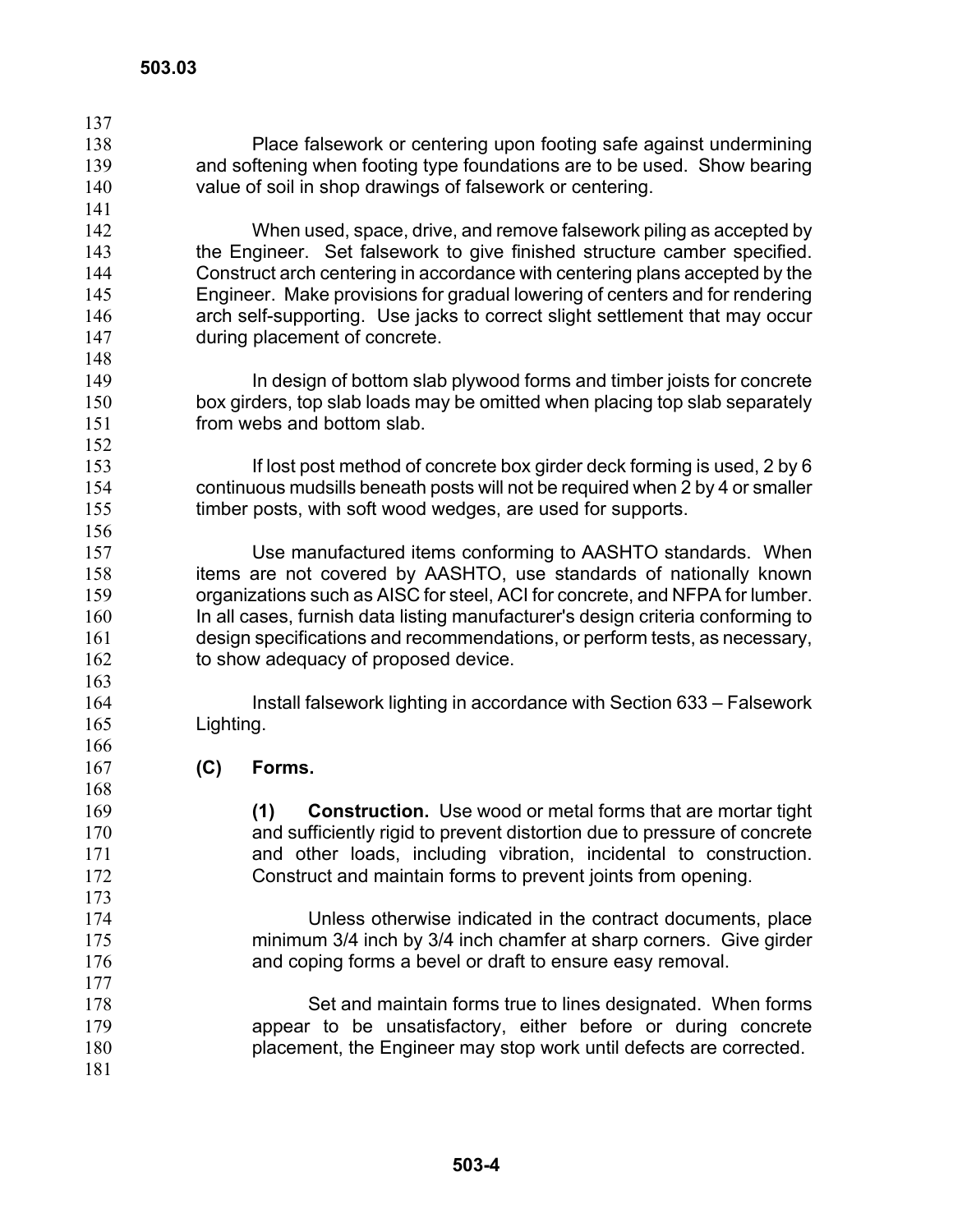182 183 184 185 186 187 188 189 190 191 192 193 194 195 196 197 198 199 200 201 202 203 204 205 206 207 208 209 210 211 212 213 214 215 216 217 218 219 220 221 222 223 224 When forms are submerged in water and concrete is placed in the dry, make forms watertight below high water level. Cover knotholes and damaged areas in wood forms with metal patches. Control rate of depositing concrete in forms to prevent form deflection or form panels that exceed permitted deflections. When structure height is greater than 6 feet, submit rate of depositing concrete. Use forms for concrete surfaces not completely enclosed or hidden below permanent ground surface that conform to requirements, in this subsection, for exposed-surface forms. Interior surfaces of underground drainage structures will be considered completely enclosed surfaces. Before using forming systems for exposed surfaces, submit form design and materials data for each system. Design and construct forms for exposed concrete surfaces so that formed surface of concrete does not undulate excessively between studs, joists, form stiffeners, form fasteners, or walls. Undulations exceeding either 3/32 inch or 1/270 of center-to-center distance between studs, joists, form stiffeners, form fasteners, or walls will be considered to be excessive. The Engineer will reject portions of concrete structure with surface undulations over limits specified herein. Form exposed surfaces of each concrete structure element with same forming material or with materials that produce similar concrete surface textures, color, and appearance. For exposed surfaces, provide form panel facing consisting of continuous sections of form facing material, unbroken by joint marks, against which concrete is placed. **(2) Form Lumber.** Use form lumber, except for curved and special surfaces, of five ply panel boards or dressed shiplap, used with or without form liners. Rough lumber may be used for unexposed surfaces in finished structure. Three-ply panel boards may be used for forming soffit of unexposed portions of box girder top slabs.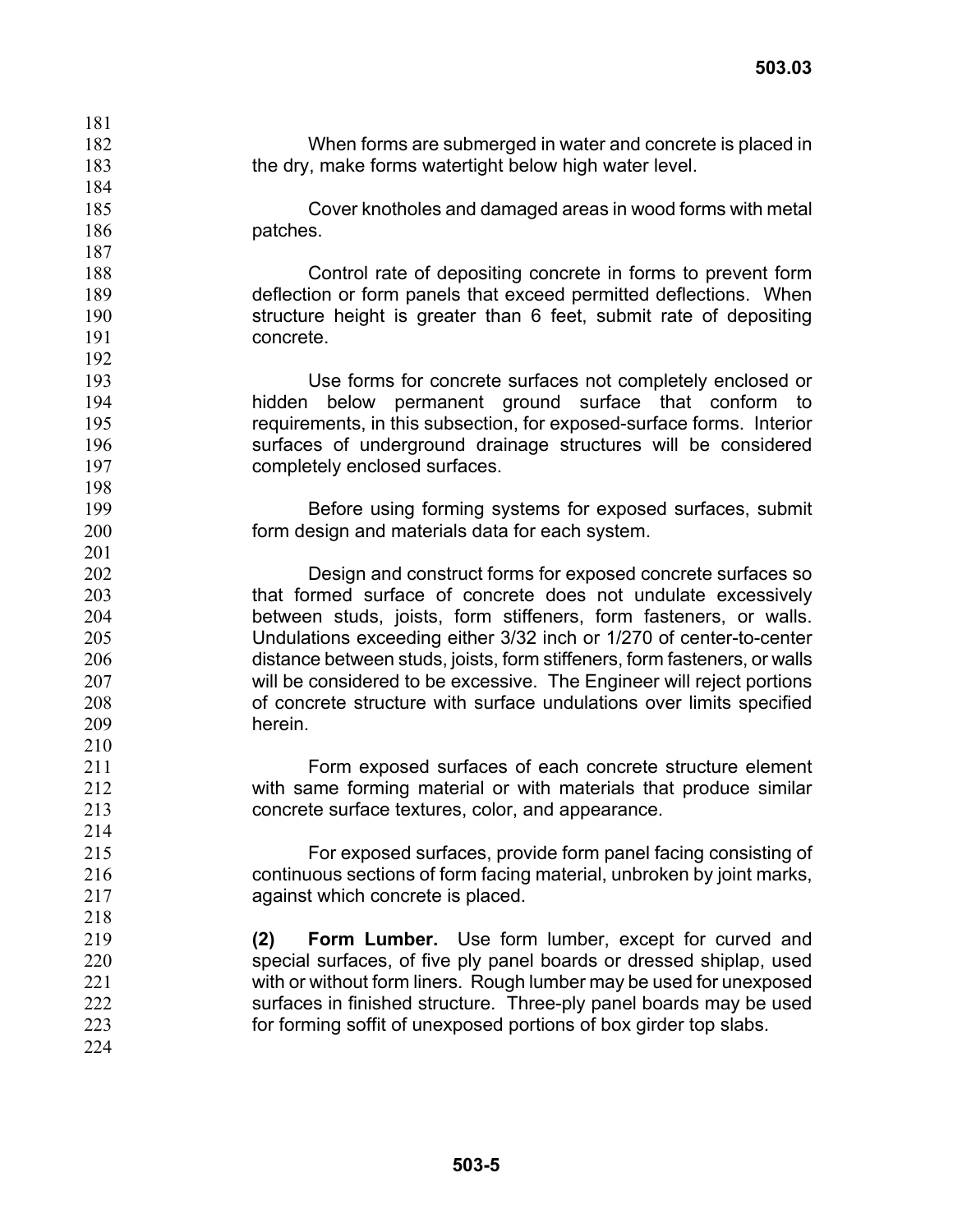| 224 | Use plywood conforming to latest edition of "United States"                 |
|-----|-----------------------------------------------------------------------------|
| 225 | Product Standard PS-1 for Construction and Industrial Plywood" for          |
| 226 | forms. Place form panels in uniform widths of not less than 36 inches       |
| 227 | and in uniform lengths of not less than 6 feet, except where                |
| 228 | dimensions of members formed are less than specified panel                  |
| 229 | dimensions. Place plywood panels with grain of outer plys in direction      |
| 230 | of span.                                                                    |
| 231 |                                                                             |
| 232 | Place form panels in neat, symmetrical pattern, subject to                  |
| 233 | acceptance of the Engineer. Place panels with long dimension                |
| 234 | horizontal and with horizontal joints level and continuous. Stagger         |
| 235 | and position perpendicular to vertical joints, as shown in the contract     |
| 236 | documents.                                                                  |
| 237 |                                                                             |
| 238 | <b>Form Ties.</b> Use form ties of sufficient strength and number to<br>(3) |
| 239 | hold form securely in place and prevent spreading of forms during           |
| 240 |                                                                             |
| 241 | concrete placement. The following will not be allowed:                      |
|     |                                                                             |
| 242 | Ties consisting of twisted wire loops to hold forms in<br>(a)               |
| 243 | position.                                                                   |
| 244 |                                                                             |
| 245 | Non-metallic forming ties, anchorages, forming supports<br>(b)              |
| 246 | or other accessories that may be embedded permanently in                    |
| 247 | concrete.                                                                   |
| 248 |                                                                             |
| 249 | Driven type anchorages for fastening forms or form<br>(c)                   |
| 250 | supports to concrete.                                                       |
| 251 |                                                                             |
| 252 | Construct form ties or anchorages within forms to permit                    |
| 253 | removal to depth of at least 1 inch from face, without injury to            |
| 254 | concrete. Design fittings for form ties or anchorages so that, upon         |
| 255 | removal, cavities left are of the smallest possible size. Fill cavities     |
| 256 | completely with cement mortar and leave surface sound, smooth,              |
| 257 | even, and uniform in color.                                                 |
| 258 |                                                                             |
| 259 | <b>Walls.</b> For narrow walls and columns where bottom of form is<br>(4)   |
| 260 | inaccessible, leave lower form boards loose.                                |
| 261 |                                                                             |
| 262 | <b>Surface Treatment.</b> Immediately before each use, clean and<br>(5)     |
| 263 | treat forms with non-staining form oil that will permit ready release of    |
| 264 | forms and will not discolor concrete.                                       |
| 265 |                                                                             |
| 266 | Metal Forms. Specifications for forms regarding design,<br>(6)              |
| 267 | mortar tightness, filleted corners, beveled projections, bracing,           |
| 268 | alignment, removal, reuse, and oiling apply to metal forms. Metal           |
| 269 | thickness used for forms shall be such that forms will remain true to       |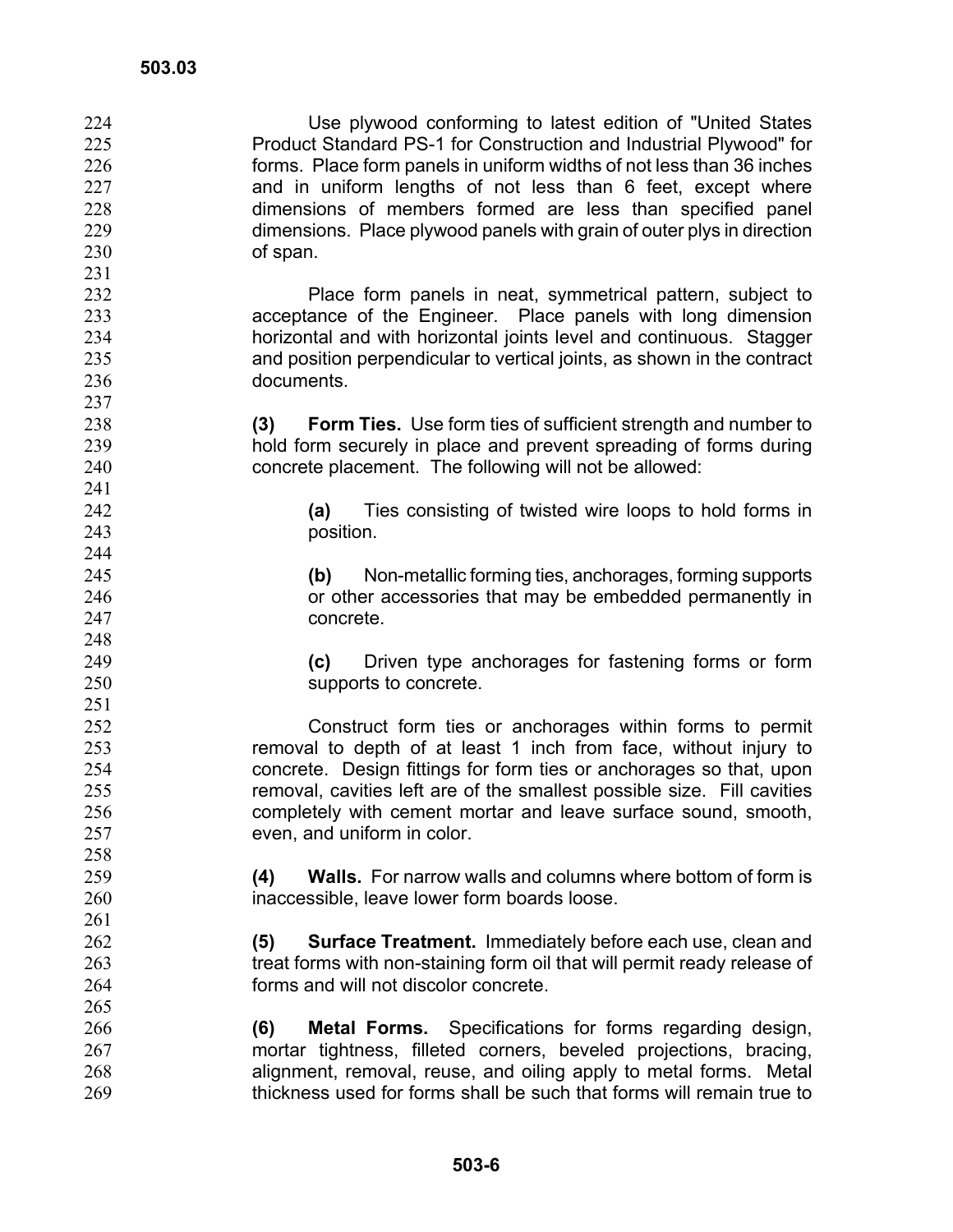- shape. Countersink bolts and rivet heads. Design clamps, pins, or other connecting devices to hold forms rigidly together and to allow removal without injury to concrete. Metal forms that are rough or crooked will not be allowed.
	- **(7) Reuse of Forms.** Maintain shape, strength, rigidity, watertightness, and surface smoothness of reused forms. Resize warped or bulged lumber before using.

**(D) Removal of Falsework and Forms.** Before removing shoring beneath beams or girders, remove forms from columns to allow the Engineer to inspect condition of column concrete.

Remove supports using method that permits concrete to uniformly and gradually take stresses caused by its own weight.

In continuous or rigid frame structures, release falsework only after last concrete (excluding concrete above bridge deck) in that span and first adjoining spans on each side have been in place for 14 days. For falsework removal, consider spans with a single hinge within span to be continuous. Consider hinges of suspended spans within a bridge, as ends of bridge, for determining shoring requirements. In structures of these types, remove falsework gradually and uniformly over whole length.

292 293 294

> After placing concrete, remove or release falsework and forms no earlier than removal times specified in Table 503.03-1 – Removal of Falsework and Forms. The Engineer will determine exact removal time.

| 29<br>h        |  |
|----------------|--|
| Y′<br>$\prime$ |  |

| <b>TABLE 503.03-1 - REMOVAL OF FALSEWORK AND FORMS</b>                                                                                    |                                                            |   |                 |    |              |                  |
|-------------------------------------------------------------------------------------------------------------------------------------------|------------------------------------------------------------|---|-----------------|----|--------------|------------------|
| Railing and Barriers – 4 Hours and Concrete Has Hardened                                                                                  |                                                            |   |                 |    |              |                  |
|                                                                                                                                           | Centering Under Beams, Arches, And Other Members - 14 Days |   |                 |    |              |                  |
| Slabs With Maximum<br>Thickness of (Inches)                                                                                               | 9                                                          |   | 12 <sup>2</sup> |    | more than 12 |                  |
| Removal Time (Days)                                                                                                                       | 7                                                          |   | 10              |    | 14           |                  |
| Walls, Columns, and<br><b>Vertical Sides of Beams</b><br>With Maximum Height of<br>(Feet)                                                 | 2                                                          | 5 | 10              | 20 | 30           | 40<br>or<br>More |
| Removal Time (Days)                                                                                                                       | 0.5                                                        | 1 | 2               | 3  | 5            | 7                |
| Note: Where forms also support vertical or horizontal loads imposed on<br>slab or beam soffits, use longer requirements for removal time. |                                                            |   |                 |    |              |                  |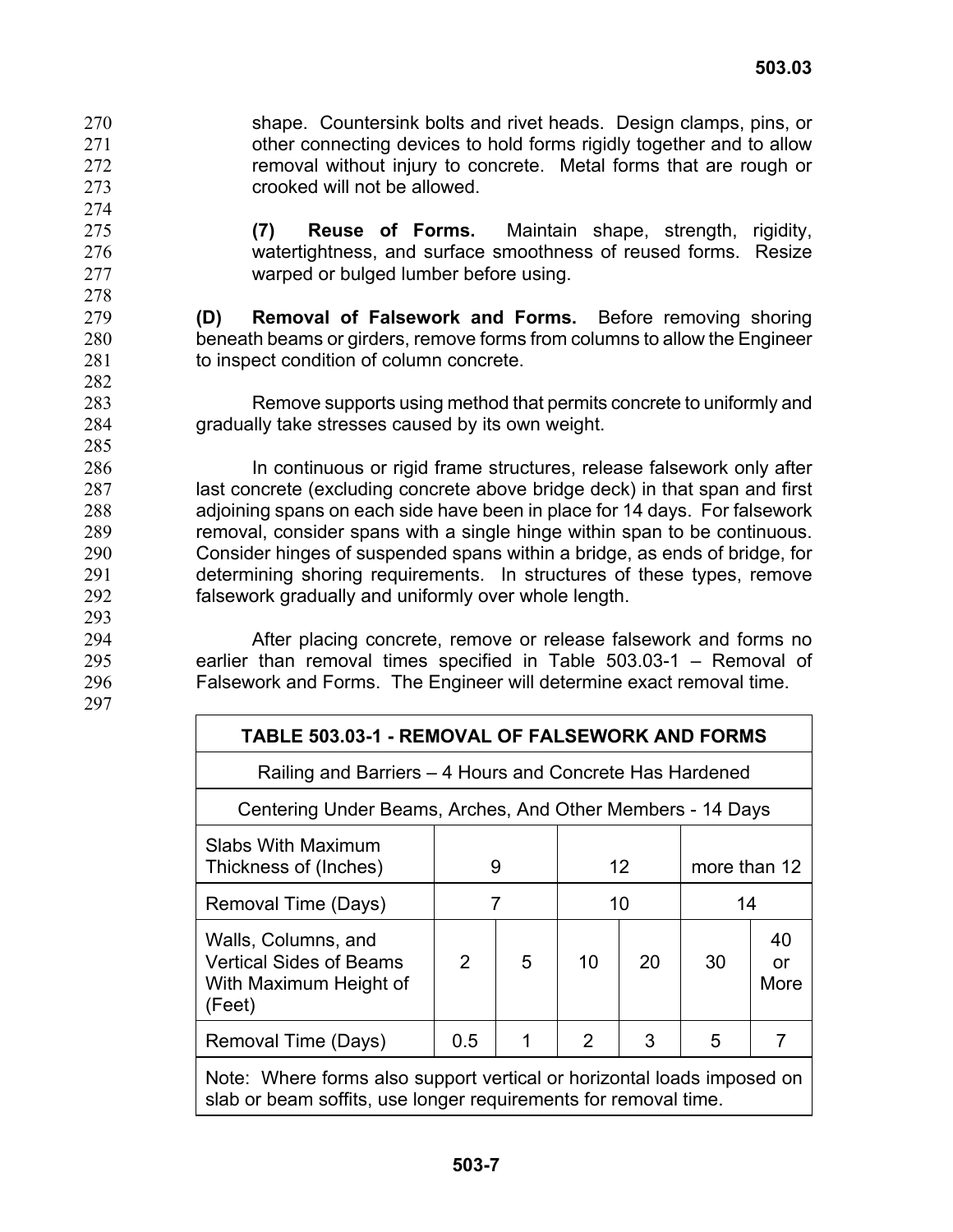300 301

320

Do not release falsework for cast-in-place prestressed portions of structures until after prestressing steel has been tensioned.

302 303 304 305 306 307 308 309 310 311 Do not release falsework supporting overhangs and girder stems that slope 45 degrees or more off vertical until 7 days after placing deck concrete. If reshoring system is installed, falsework supporting sides of girder stems that slope less than 45 degrees off vertical may be removed prior to placing deck slab concrete. Design reshoring system, consisting of lateral supports, to resist rotational forces acting on stem, including those caused by placement of deck slab concrete. Install reshoring system immediately after each form panel is removed and prior to release of supports for adjacent form panel.

312 313 314 315 316 317 318 319 Do not remove falsework and forms supporting bottom slab of box girders until 14 days after final top slab is placed. Remove forms for webs of box girders before placing deck slab. Forms supporting concrete top slab of box girder may be left in place. Completely remove interior forms in box girders except those permitted to remain in place. Where minimum crawl space dimensions and unobstructed access to enclosed utilities are provided, interior forms of box girders may be left in place. Clear and sweep loose material from inside of box girder.

321 322 323 324 Removal time of falsework may be reduced to 10 days when concrete test specimens develop compressive strengths equal to or greater than required 28-day compressive strength. Cure concrete test specimen in accordance with paragraph 9.4 of AASHTO T 23.

After removing forms of railing or barriers, protect exposed concrete surfaces from damage after form removal.

Falsework for concrete box culverts and other concrete structures with top slabs or decks lower than roadway pavement and with spans of 14 feet or less, may be released when concrete strength reaches 1,500 psi, provided top slab is reshored and the curing of the concrete is not interrupted. Do not impose loads (including backfill) on structure until concrete attains required 28-day compressive strength.

- 336 337 338 339 340 341 **(E) Loading.** Inducing loading, outside its own weight, onto any part of a structure, except abutment walls and wing walls, will not be allowed until the following conditions have been met: at least 15 days have elapsed since placing concrete; and test specimens show that concrete has developed compressive strength of either 3,000 psi or required 28-day compressive strength, whichever is greater.
- 342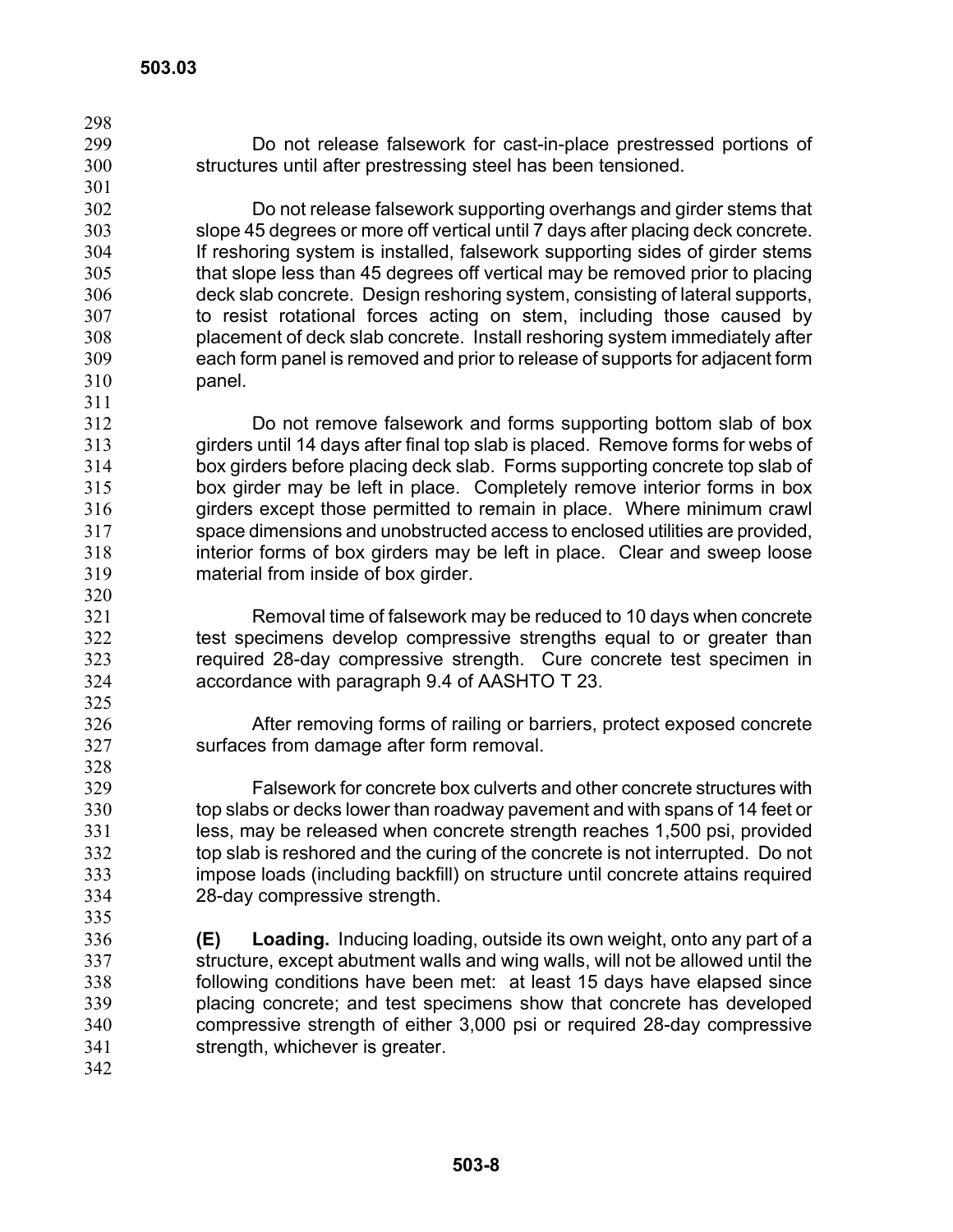Material storage of any kind on structure, within 15 days of concrete placement, will not be allowed. After a minimum of 15 days have elapsed since concrete placement, materials weighing no more than 50 percent of design live load may be stored on structure. Submit shop drawings showing locations and weights of stored materials. 342 343 344 345 346 347 348 349 350 351 352 353 354 355 356 357 358 359 360 361 362 363 364 365 366 367 368 369 370 371 372 373 374 375 376 377 378 379 380 381 382 383 384 385 386 387 Release falsework before placing loads on structure. Live loads will not be allowed on completed portions of structure when such live loads will produce more than allowable stresses permitted by AASHTO LRFD *Bridge Design Specifications*. Backfill abutment and wing walls in accordance with Section 205 - Excavation and Backfill for Bridge and Retaining Structures. **(F) Placing Concrete. (1) General.** Place and consolidate concrete by methods that shall not cause aggregate segregation or unsound concrete and shall result in dense, homogeneous concrete, free of voids, rock pockets and other defects. Use concrete while it is plastic and has sufficient workability for placement. Retempering or remixing concrete that has partially partially hardened will not be allowed. Allow no more than 30 minute interval between placement of two consecutive batches or partially hardened will not be allowed. Allow no more than 30 minute interval between placement of two consecutive batches or loads of concrete. Do not deviate from schedule for placing concrete without permission from the Engineer. Water blast laitance and foreign material and moisten interface surfaces with water immediately before placing concrete over subgrade or construction joint. Submit method and sequence of concrete placement. Place concrete on structure only after forms have been cleared of debris and the Engineer has checked and accepted forms and reinforcing steel. Place concrete for foundations, bottom slabs of box culverts, and aprons on ground that is free from water. Dewater, sheath, place filter material, and do other work, as required by field conditions, to ensure saturated surface dry foundation bed. Costs for obtaining saturated surface dry foundation bed will be included in price for structure excavation.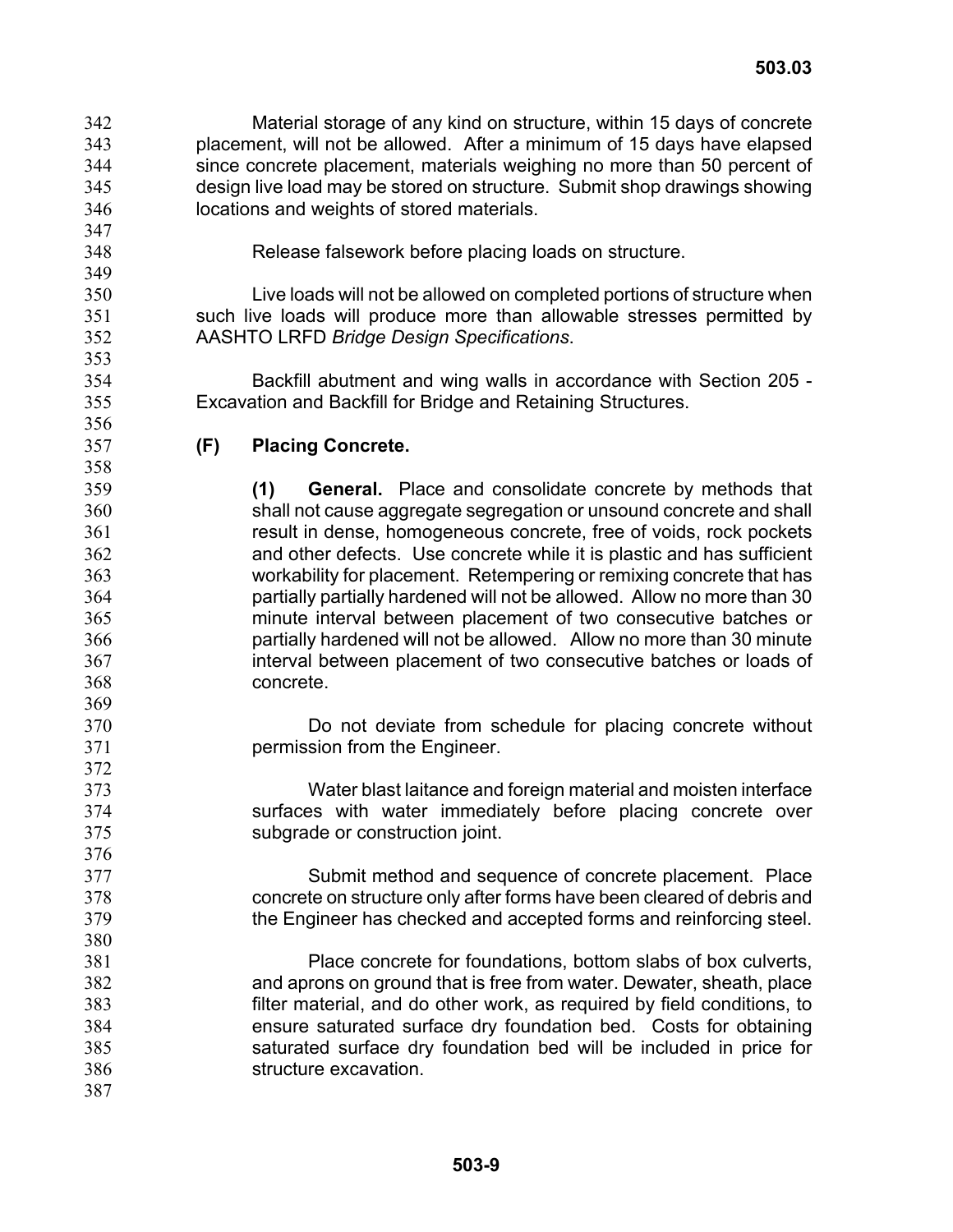- Excavate and place sides of concrete or masonry footings not supported on piles or rock to neat lines.
- 390 391 392

Begin placing concrete at low point and proceed upgrade. Remove struts, stays, braces, or blockings when concrete placed has reached elevation rendering them unnecessary.

Deposit concrete in approximate horizontal layers to avoid flowing along forms. When less than a complete layer is placed in one operation, terminate layer in vertical bulkhead. Layer depth shall not exceed 20 inches and shall be such that succeeding layer shall be placed before previous layer has attained its initial set. Place concrete in layers than can be satisfactorily consolidated with vibrators.

Thoroughly work external surface of concrete with vibrator. Work to force coarse aggregate from surface and to bring mortar against forms, producing a smooth finish, nearly free from water and air pockets, and honeycomb.

Fill each part of form by depositing concrete as close to final position as possible. Work coarse aggregate back from forms and around reinforcement without displacing bars. After initial set of concrete, do not jar forms and do not place stress on ends of projecting reinforcing.

- After concrete placement stops, remove accumulations of mortar on reinforcing steel and surfaces of forms, before next concrete placement. If concrete is wet, prevent dried mortar chips, other foreign material, and dust from falling onto wet concrete surface. If concrete has set, clean reinforcing steel in a manner that will not be detrimental to concrete-steel bond.
	- **(2) Box Culverts.** Place and allow base slab or footings of box culverts to set at least 12 hours before constructing remainder of culvert. Monolithically construct sidewalls and top slab of box culverts 4 feet or less, in height.
		- When constructing box culverts that are more than 4 feet in height, place and allow concrete in walls to set at least 12 hours before placing top slab. Provide appropriate keys in sidewalls for anchoring top slab.
	- **(3) Box Girder Spans.** Place bottom slab of box girder spans monolithically with girder stems.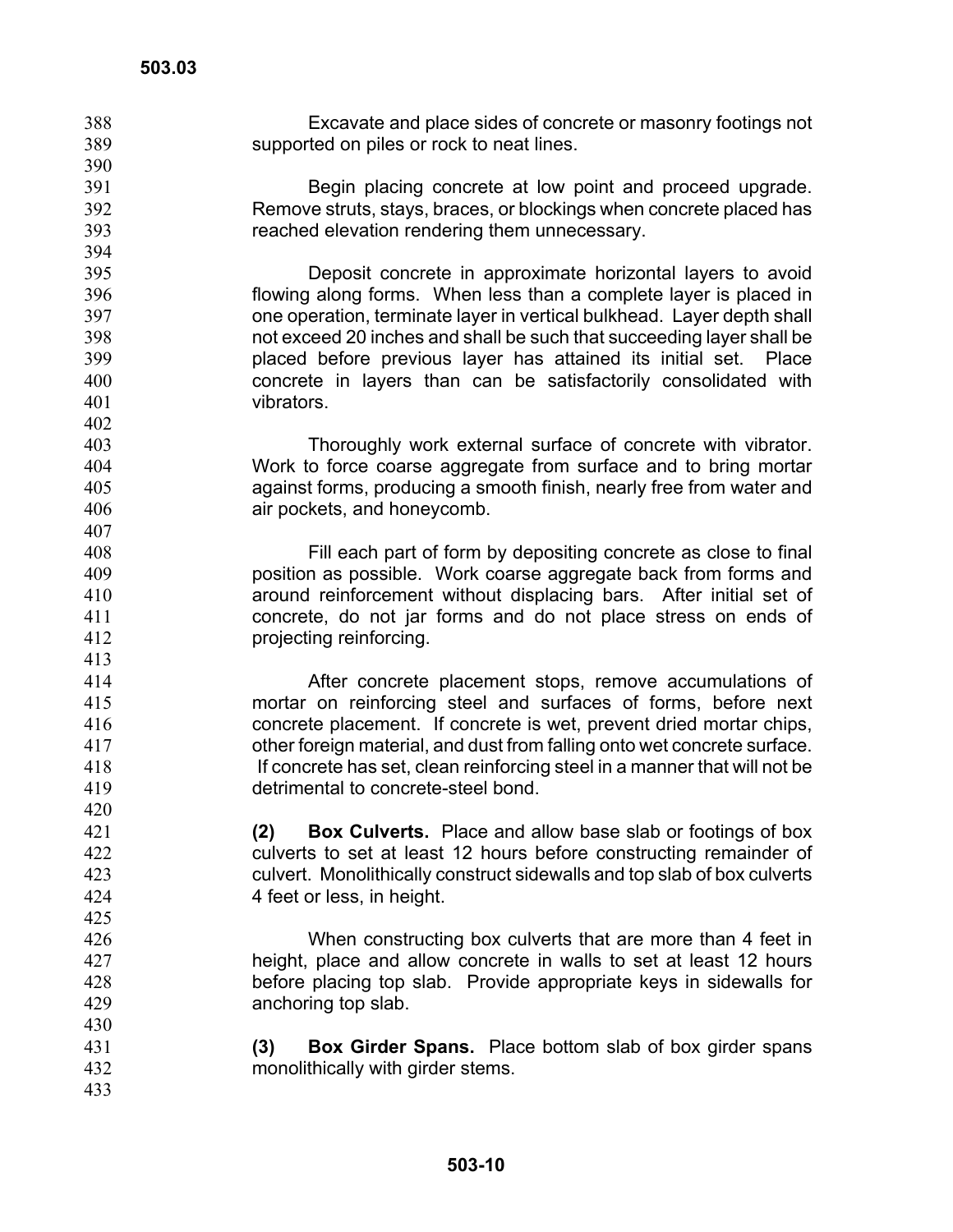Top slab of box girders may be placed 10 days after placing bottom slabs and stems, provided concrete test specimens of bottom slab and stem concrete have attained compressive strength equal to or greater than 3,000 psi. Cure concrete test specimens in accordance with paragraph 9.4 of AASHTO T 23. 434 435 436 437 438 439 440 441 442 443 444 445 446 447 448 449 450 451 452 453 454 455 456 457 458 459 460 461 462 463 464 465 466 467 468 469 470 471 472 473 474 475 476 477 Place concrete in columns in one continuous operation. Allow concrete to set at least 12 hours before placing columns, caps, or beams. Do not place horizontal members or sections until concrete in supporting vertical members or sections has consolidated and shrinkage has occurred. When plans require construction joints, allow at least 12 hours to elapse between concrete placements. Do not place concrete in superstructure until column forms have been stripped sufficiently to determine character of column concrete. Do not allow superstructure loads to be placed on bents or piers until bents have been in place at least 14 days. Do not place concrete in suspended span until adjacent continuous spans are complete in place. In structures with one or two hinges in a span, place supporting ends of hinges, including top slabs, before placing supported end. Do not place concrete sidewalks and curbs not monolithic with bridge deck until falsework for spans has been released. **(4) Chutes and Troughs.** The use of aluminum for chutes, tremies, troughs or pipes will not be allowed. Place concrete so as to avoid segregation of materials and displacement of reinforcement. When plans require steep slopes, equip chutes with baffle boards, or furnish chutes in short lengths that reverse direction of movement. Use of long troughs, chutes, and pipes of minimum 6-inch diameter will be allowed only with written authorization by the Engineer. Incline chutes or pipes to allow concrete to flow at required consistency. Addition of water to concrete mix to promote free flow in chutes of low inclination will not be allowed.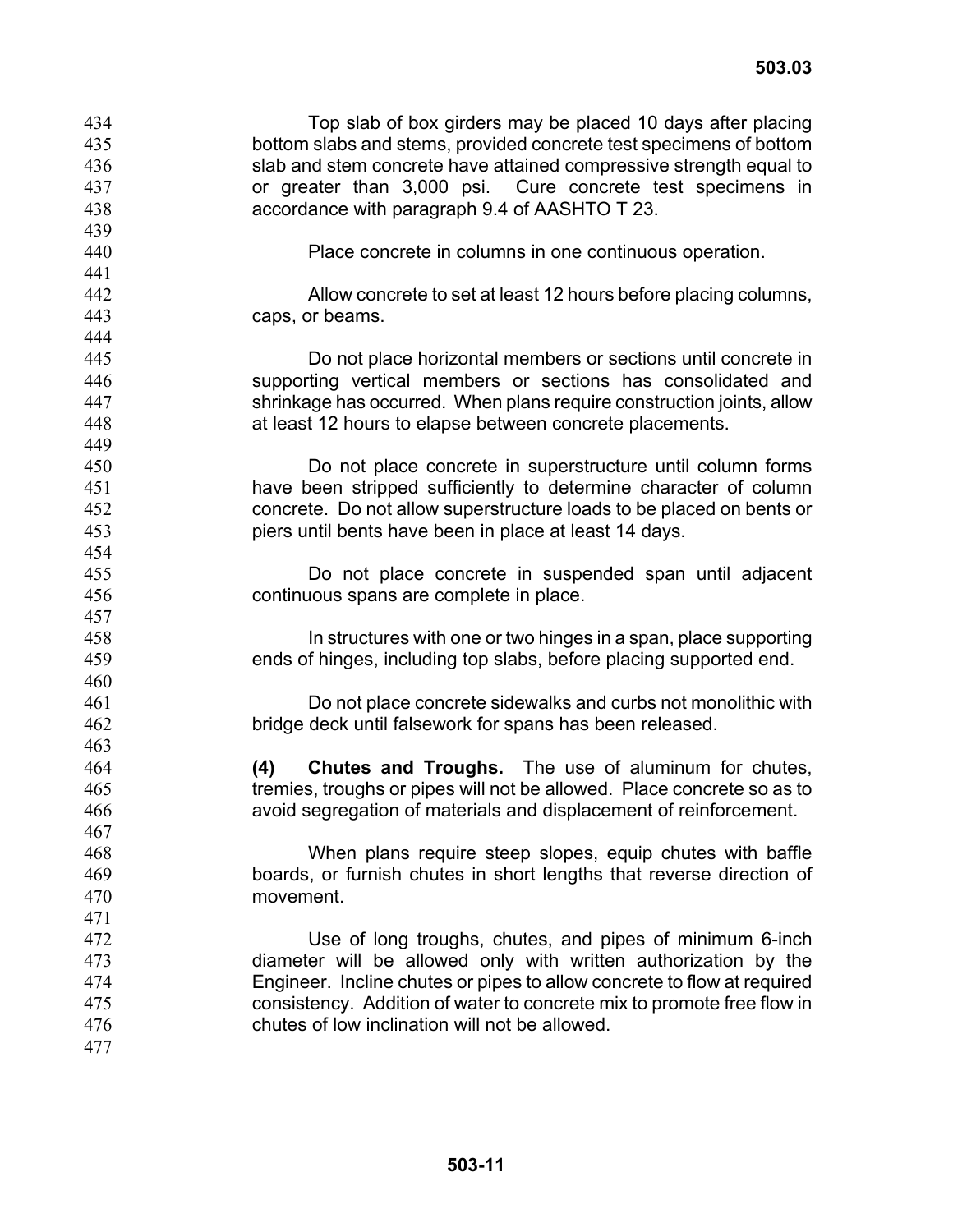Do not drop concrete into forms from vertical distance of more than 5 feet unless confined by closed chutes or pipes.

Keep chutes, troughs, and pipes clean and free from coatings of hardened concrete by thoroughly flushing them with water after each run. Discharge flushing water away from in-place concrete.

484 485 486 487 488 489 490 491 492 493 494 495 496 497 **(5) Vibrating.** Consolidate concrete, except for concrete placed under water, using high frequency internal vibrators. Minimum transmitted vibration frequency shall be 4,500 impulses per minute, and shall be such as to visibly affect mass of concrete of 1-inch slump over radius of at least 18 inches. Use sufficient number of vibrators to properly consolidate incoming concrete within 15 minutes after depositing concrete in forms. Make at least two vibrators available at structure site when placing more than 25 cubic yards of concrete. Apply vibrators at uniformly spaced points and not farther apart than is visibly effective. Attaching vibrators to or holding them against forms or reinforcing steel will not be allowed. Insert vibrators in vertical position at a uniform spacing over the entire concrete placement area. Dragging vibrators through concrete will not be allowed.

> External vibrators accepted by the Engineer may be used to consolidate concrete when concrete is inaccessible for adequate consolidation, provided forms are constructed sufficiently rigid to resist displacement or damage from external vibration.

When required, supplement vibration by hand spading with suitable tools to ensure proper and adequate compaction. Manipulate vibrators to work concrete thoroughly around reinforcement and imbedded fixtures; and into corners and angles of forms. Using vibrators to cause concrete to flow or run into position, instead of placing, will not be allowed. Vibrate sufficiently to compact, but avoid prolonging vibration to the point where segregation occurs.

**(6) Depositing Concrete Underwater.** Do not deposit concrete underwater except cofferdam seals, tremie concrete, and drilled shaft concrete. Use seal concrete conforming to Section 601 – Structural Concrete for cofferdam seal concrete deposited underwater. Deposit drilled shaft concrete underwater in accordance with Section 511 – Drilled Shafts.

518 519 520 521 522 Place concrete underwater in a compact mass in its final position by tremie or closed-bottom dump bucket. Do not disturb deposited concrete after placement. Maintain still water at point of deposit.

 **503-12**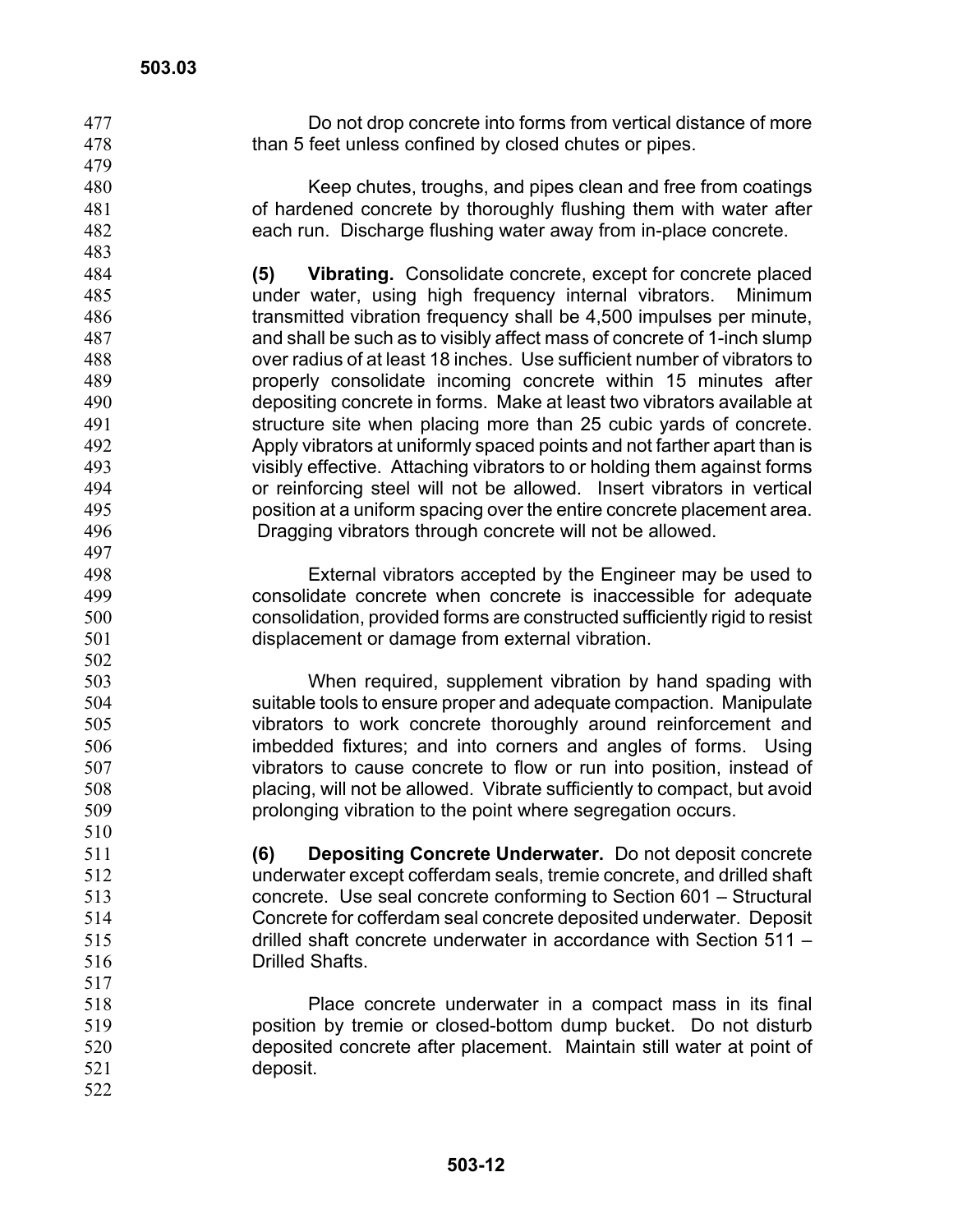Tremie consists of a tube having inside diameter at least 6 times the maximum size of aggregate used in concrete mix and not less than 10 inches, constructed in sections having flanged couplings, fitted with gaskets. Tremie shall not contain aluminum parts that will come in contact with concrete, including pump and discharge lines. Equip tube with receiving hopper at the top and device that closes discharge end to prevent water from entering tube, while tube is being charged with concrete. Support tremie to permit free movement of discharge end over entire top surface of work and rapid lowering, when necessary, to retard or stop flow of concrete.

Close and seal discharge end entirely at start of work to prevent water from entering tube. Keep tremie tube full to bottom of hopper. When a batch is dumped into hopper, induce concrete flow by slightly raising discharge end, always keeping discharge end in deposited concrete. Maintain continuous flow until work is completed.

Use underwater bucket with open top and bottom doors that open freely outward, when tripped. Completely fill and slowly lower bucket, to avoid backwash. Discharge bucket only when bucket rests on surface upon which concrete is to be deposited. After discharge, raise bucket slowly until well above concrete. The use of bottom dump buckets for bottom seal around foundation piling will not be allowed.

Submit concrete seal design calculations and working drawings, prepared, stamped, and signed by Hawaii Licensed Structural Engineer. Exact thickness of concrete seal shall depend upon hydrostatic head, bond, pile spacing, and cofferdam size. Construct concrete seal after the Engineer accepts design. Allow seal to remain in place for not less than 7 days before dewatering. After sufficient time has elapsed, dewater cofferdam and remove scum, laitance, and sediment from concrete. Before depositing fresh footing concrete, remove local high spots, as necessary, to ensure proper clearance for footing reinforcing steel.

**(7) Hot Weather Concreting.** Do not place concrete where temperature is above 90 degrees F unless design mix and placement method conform to ACI 305 R-91 Hot Weather Concreting. When ambient temperature is above 90 degrees F, cool reinforcing steel, forms, and other surfaces to below 90 degrees F with water spray or other acceptable methods before placing of concrete.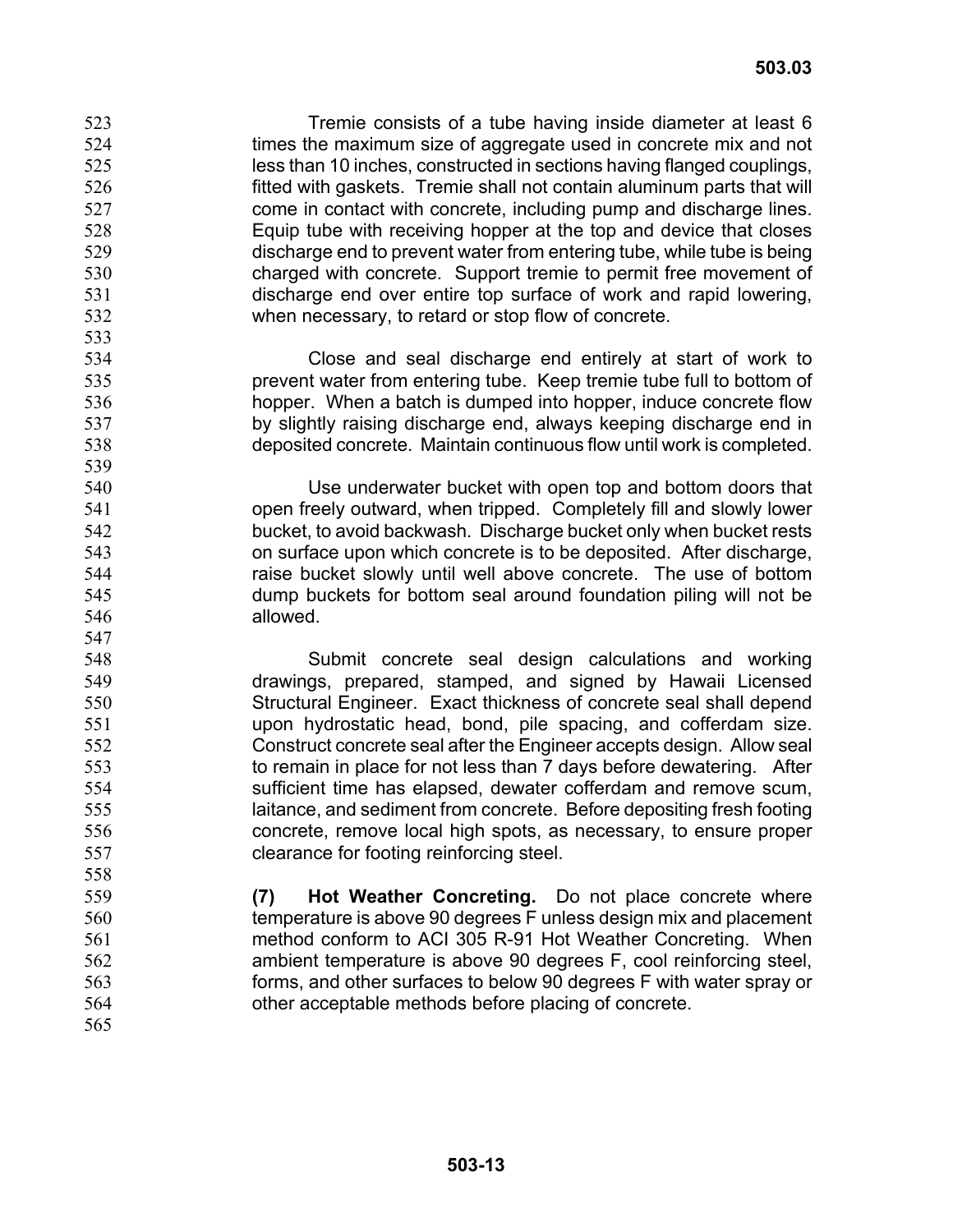**(G) Joints.** 

**(1) Construction Joints.** Place construction joints only at locations indicated in the contract documents, perpendicular to principal lines of stress and at points of minimum shear.

After placing substrate concrete to construction joint and letting concrete set, thoroughly clean by abrasive blast cleaning, the entire joint surface, including projecting reinforcement. Remove laitance, curing compound, and other material foreign to concrete, and expose cleaned coarse aggregate, and roughen construction joint surface to full amplitude of approximately 1/4 inch, after curing period or immediately before placing concrete on substrate concrete at construction joint, whichever occurs first.

Before placing new concrete, draw forms tightly against concrete already in place. Thoroughly clean, water blast laitance and foreign material, and saturate old surface with water to a saturated surface-dry condition immediately before placing new concrete. Place concrete in substructures so that horizontal construction joints are truly horizontal. Where possible, place joints such that they will be hidden from view in finished structure. Where vertical construction joints are necessary, extend reinforcing bars across joint to make structure monolithic. Do not place construction joints through paneled wing walls or other large surfaces that are to be treated architecturally.

> When construction joint is necessary because of emergency, furnish and place reinforcing steel across construction joint as ordered by the Engineer, at no increase in contract price or contract time.

**(2) Expansion Joints.** Construct expansion joints of type and in location indicated in the contract documents. Expansion joints may be of friction, open, filled compression, mortise, or special type.

**(a) Metal Friction Joints.** Metal friction joints include cast iron or bronze plates. Anchor plates in correct position. Plane sliding surfaces true and smooth by following direction of movement of structure with planing tool. Do not impede movement by allowing surfaces to make contact, except for bearing surfaces.

607 608 609 **(b) Open Joints.** Construct open joints of removable bulkheading forms so that forms may be removed without damage to concrete.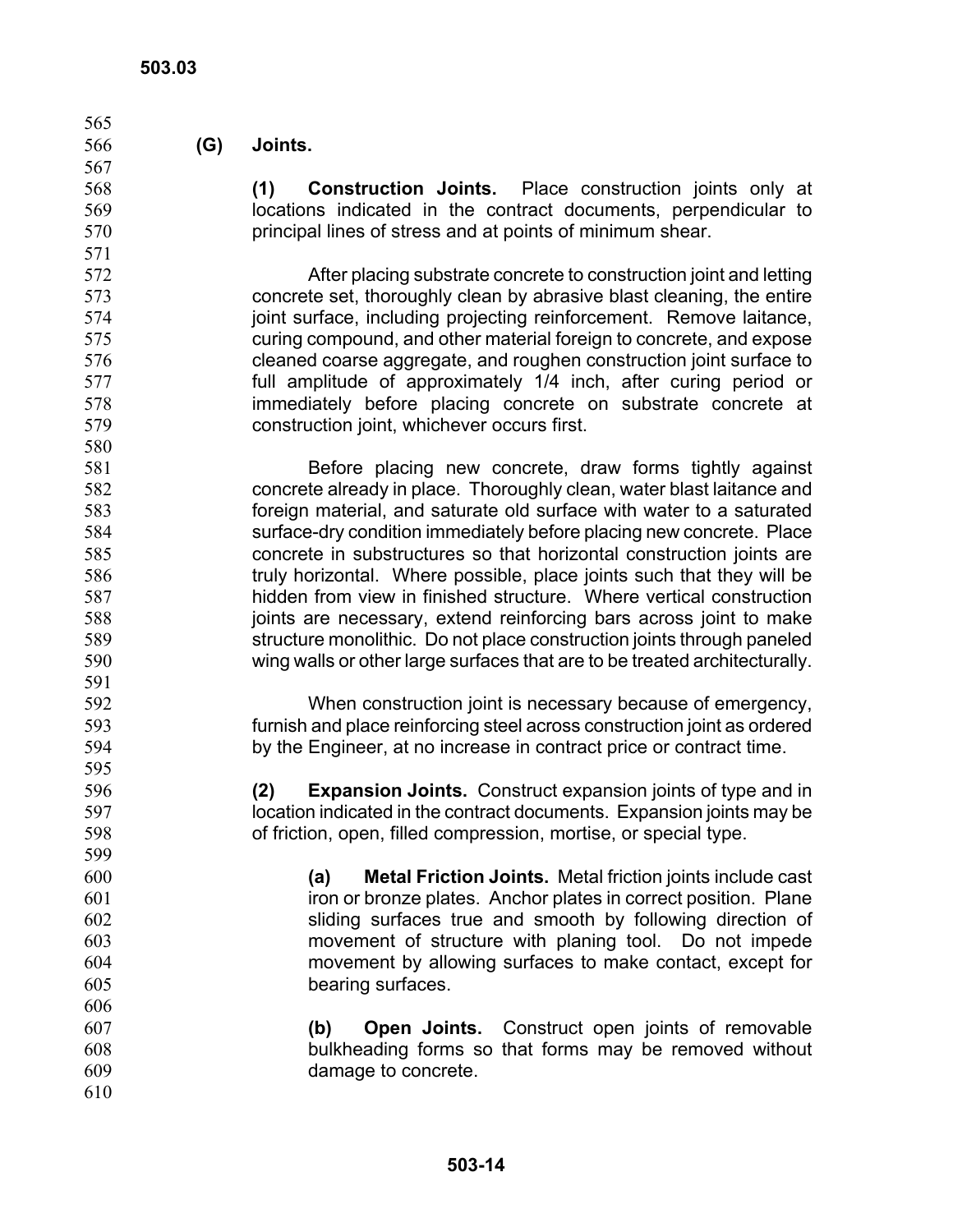**(c) Filled Compression Joints.** Construct filled compression joints with premolded expansion joint filler. Cut preformed joint filler to same shape as area to be covered. Furnish one-piece, preformed joint filler, sized to leave 1/4-inch gap along exposed surfaces. When specified, punch holes to accommodate dowels. Fix preformed joint filler firmly against surface of concrete already in place with cold asphalt roofing cement conforming to ASTM D 4586. When necessary to use more than one piece to cover surface, fasten and hold abutting ends in shape by stapling. Cover joint between separate pieces with layer of two-ply roofing felt, and cover one side with cold asphalt roofing cement conforming to ASTM D 4586. Fill 1/4-inch space along edges at exposed faces with wooden strips of same thickness as joint material. Saturate wooden strips with oil and provide sufficient draft to make wooden strips readily removable after placing concrete. Immediately after removing forms, inspect expansion joint. Clean and remove concrete or mortar that may have sealed across joint. 611 612 613 614 615 616 617 618 619 620 621 622 623 624 625 626 627 628 629 630 631 632 633 634 635 636 637 638 639 640 641 642 643 644 645 646 647 648 649 650 651 652 653 **(d) Mortised Joints.** Construct mortised joints where indicated in the contract documents. Mortised joints include a concrete or metal part sliding in a concrete or metal socket. Construct joint to be watertight, rustproof, and free to move in two directions. **(e) Steel Joints.** Steel joints include plates, angles, or other structural shapes. Shape steel joints accurately at shop to conform to section of concrete deck. Fabricate and paint steel joints in accordance with requirements indicated in the contract documents. When specified, zinc-coat material instead of painting. Keep surface of finished plate true and free of warping. Maintain joints in correct position during concrete placement. Set opening at expansion joints as indicated in the contract documents. Avoid impairment of joint clearance. Place metal joints so that they are free from kinks. Rivet and solder joints. At bends, use one-piece strip. Remove stones, forms, and other foreign matter that might interfere with joint efficiency. **(f) Waterstops.** When required, furnish and install waterstops as indicated in the contract documents. Position

654 655 waterstops correctly in formwork, so that bulb is aligned and centered with joint opening. Vibrate concrete surrounding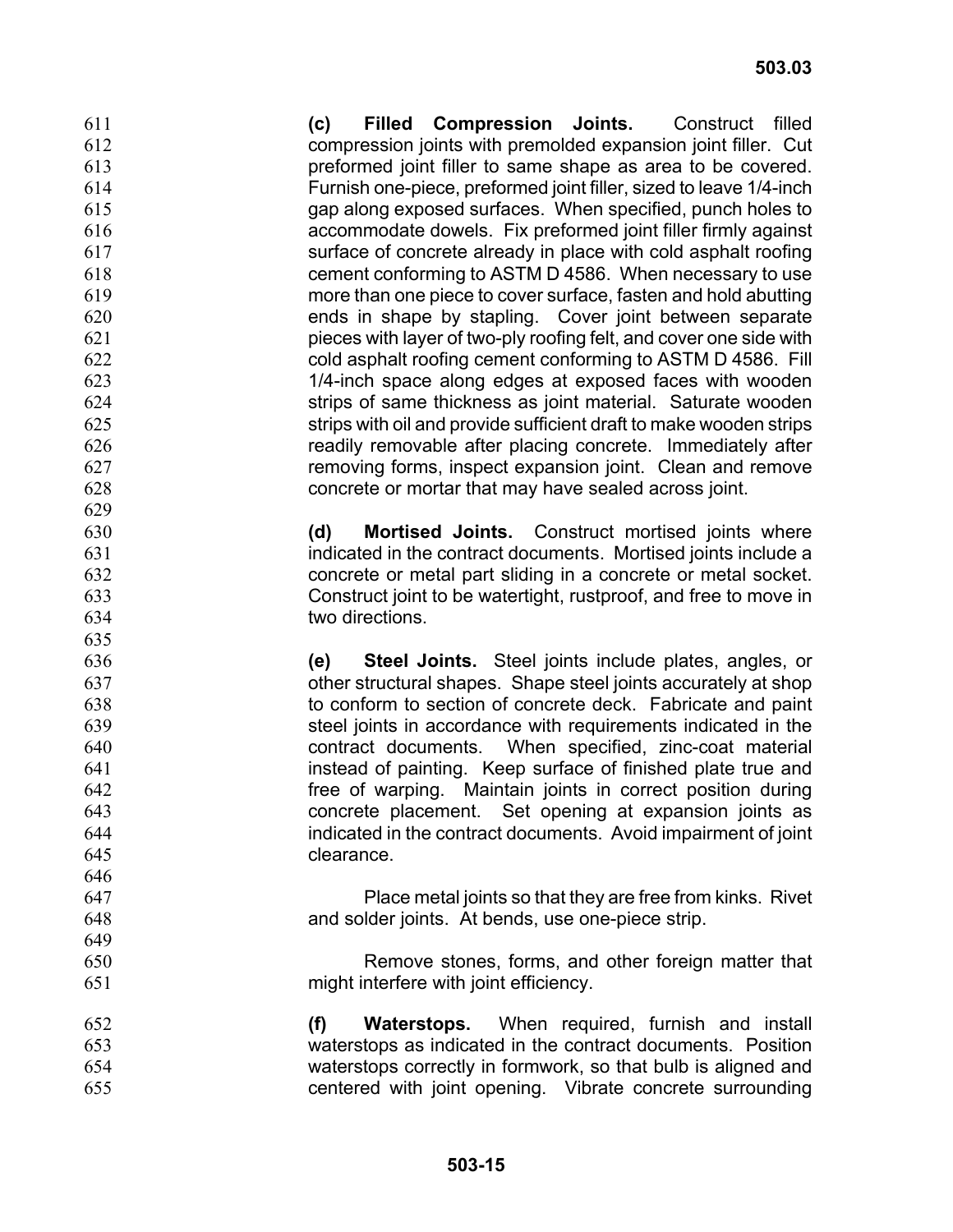| 656 | imbedded waterstops to attain impervious concrete near joints.                   |
|-----|----------------------------------------------------------------------------------|
| 657 | Cut and splice waterstops at changes in direction, as                            |
| 658 | necessary, to avoid buckling or distortion of web or flange.                     |
| 659 | Field splice waterstops in accordance with Subsection 705.07 -                   |
| 660 | Waterstop.                                                                       |
| 661 | <b>Contraction Joints.</b> Place contraction joints in walls and other<br>(3)    |
| 662 | structures at spacing of not more than 30 feet on centers, at locations          |
| 663 | indicated in the contract documents, at abrupt changes in height or              |
| 664 | thickness, and at obtuse corners unless otherwise directed by the                |
| 665 | Engineer.                                                                        |
| 666 |                                                                                  |
| 667 | <b>Waterproofing.</b> Make concrete surfaces smooth and free from holes<br>(H)   |
| 668 | and projections that might puncture waterproofing membrane. Dry and clean        |
| 669 | surfaces thoroughly of dust and loose materials before waterproofing. Do not     |
| 670 | waterproof in wet weather or when temperature is below 65 degrees F.             |
| 671 |                                                                                  |
| 672 | Waterproofing includes coat of primer applied to concrete surface,               |
| 673 | firmly bonded membrane composed of two layers of saturated fabric                |
| 674 | conforming to ASTM D 1668,, and three moppings of waterproofing asphalt.         |
| 675 |                                                                                  |
| 676 | Apply coat of primer to surface, extending 12 inches on each side of             |
| 677 | joint. Allow primer to dry before first application of asphalt. Heat asphalt to  |
| 678 | temperature between 300 degrees F and 350 degrees F. Mop asphalt                 |
| 679 | thoroughly onto surface.                                                         |
| 680 |                                                                                  |
| 681 | Place 18-inch-wide strip of fabric immediately on hot asphalt.                   |
| 682 | Carefully press fabric into place to eliminate trapped air bubbles and to obtain |
| 683 | close contact with surface.                                                      |
| 684 |                                                                                  |
| 685 | Apply second layer of asphalt onto fabric, 3 inches beyond edges.                |
| 686 | Immediately following operation, press second layer of fabric into place on      |
| 687 | top of first layer.                                                              |
| 688 |                                                                                  |
| 689 | Apply third and final layer of asphalt onto fabric, 3 inches beyond              |
| 690 | edges. Use 12-inch laps at ends of fabric.                                       |
| 691 |                                                                                  |
| 692 | Apply primer to concrete surface at rate of one gallon per 100 square            |
| 693 | feet. Apply asphalt at rate of 15 gallons per 100 square feet of finished work.  |
| 694 |                                                                                  |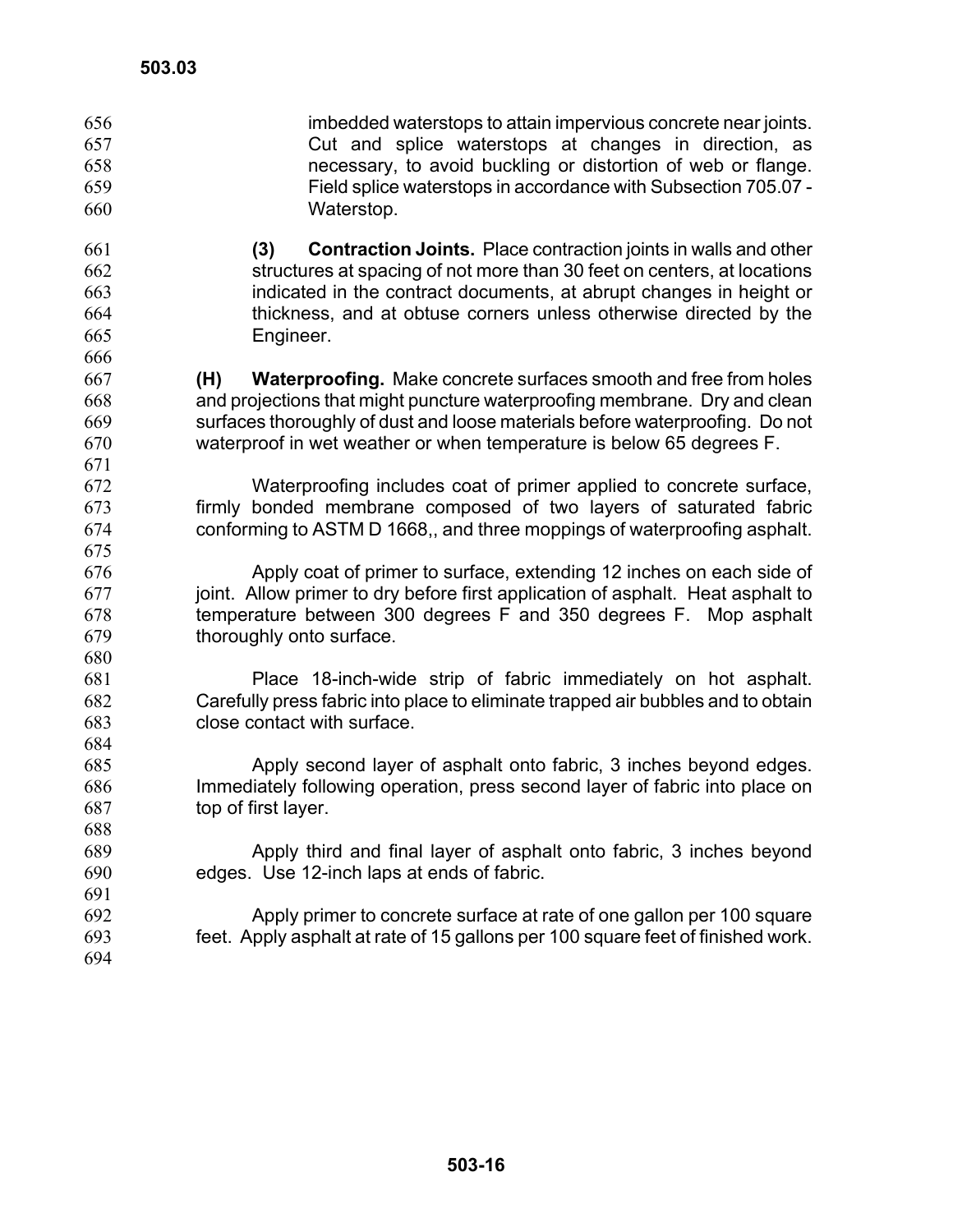695 696 697 698 699 700 701 702 703 704 705 706 707 708 709 710 711 712 713 714 715 716 717 718 719 720 721 722 723 724 725 726 727 728 729 730 731 732 733 734 735 736 737 738 739 **(I) Joint Sealing. (1) Joint Seal (Poured) for Bridge Deck.** Immediately before applying joint sealer, clean joints thoroughly by abrasive blasting. Remove mortar, laitance, scale, dirt, dust, oil, and other foreign matter, then blow out joint with high pressure, oil-free compressed air to remove residue. Apply joint sealer after the Engineer inspects and accepts joint; and only when concrete and ambient temperatures are not less than 50 degrees F and no greater than temperature allowed by manufacturer. Apply joint sealer so that joints are filled without forming air holes and discontinuities. Top of joint sealer shall be 1/4 inch below finished surface. Remove joint sealer that does not do the following: cure to homogeneous and rubber-like compound; bond to joint faces; or comply with other requirements of this section. Reclean joint and place new joint sealer at no increase in contract price or contract time. After completion of joint sealing, prohibit vehicles from traveling over joints until the Engineer grants permission. **(2) Joint Seal (Preformed) for Bridge Deck.** Immediately before installing joint sealer, clean joint thoroughly to remove mortar, laitance, scale, dirt, dust, oil, and other foreign matter. Install seal so that it will not be abraded by traffic and will effectively keep foreign material from entering joint. Correct spalls and protrusions in joint before installation. Install preformed seal in one continuous piece without field splices. Place seal so that its top edge is 1/4 inch below riding surface, and in a plane normal to sides of groove. Place top edge of gasket in contact with vertical walls of joint. Repair spalls and other unsound concrete. Depress seal below minor spalls so that its top edge is in contact with vertical wall of joint.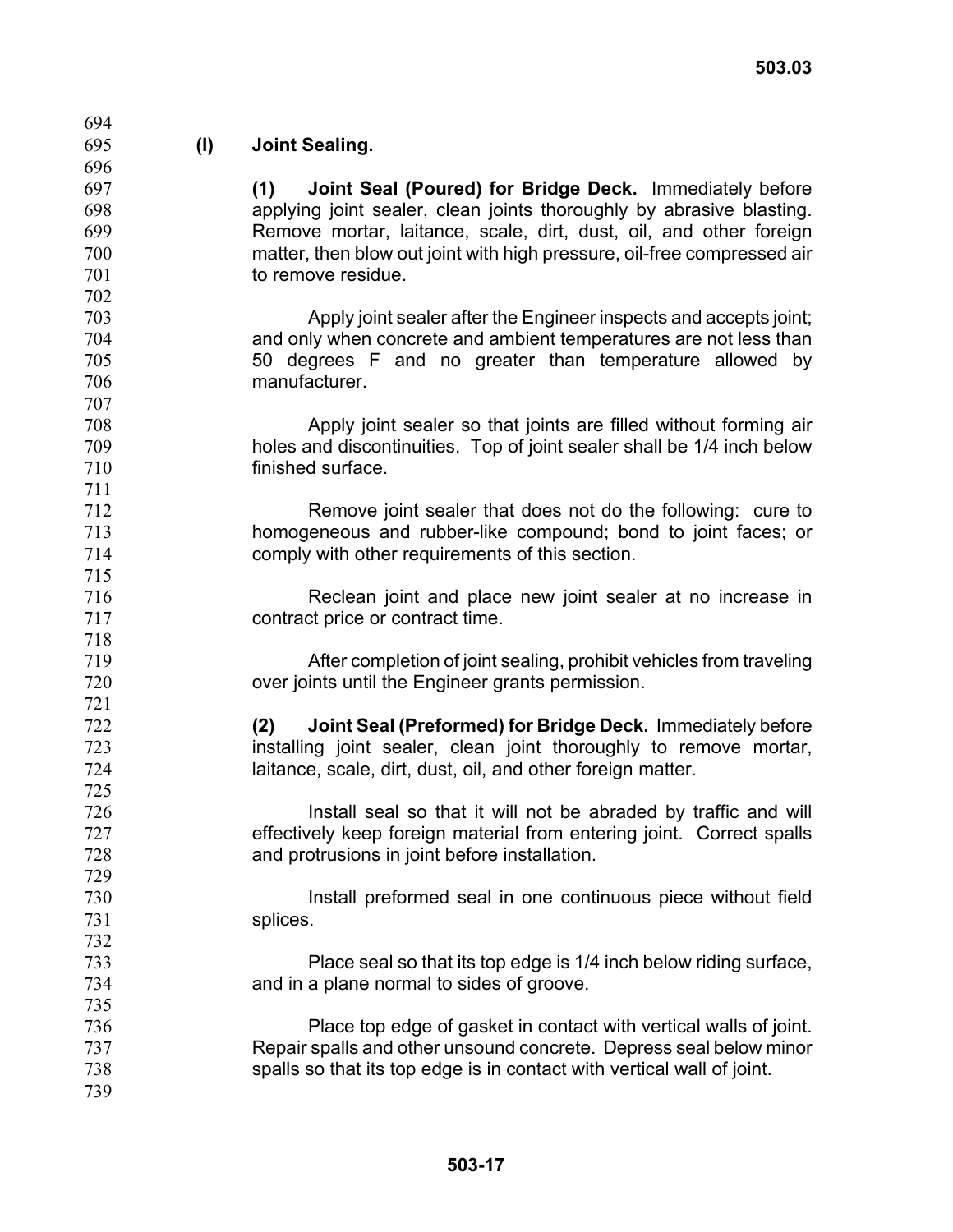| 740 | Twisting, curling, and nicking of seal will not be allowed.                  |
|-----|------------------------------------------------------------------------------|
| 741 |                                                                              |
| 742 | Protect joint from intrusion of earth, gravel, mortar, or other              |
| 743 | foreign matter so that structure can expand and contract as designed.        |
| 744 |                                                                              |
| 745 | Groove width indicated in the contract documents is width of                 |
| 746 | expansion joint at time of concrete placement. When width is less            |
| 747 | than manufacturer's minimum width for proper installation of joint seal,     |
| 748 | defer installation until concrete has been placed. Install seal after        |
| 749 | increasing joint width to width equal or greater than minimum width          |
| 750 | recommended by manufacturer.                                                 |
| 751 |                                                                              |
| 752 | Steel angle protective nosing assembly shall extend beyond                   |
| 753 | curb line and shall terminate 1 inch from edge of deck.                      |
| 754 |                                                                              |
| 755 | (3)<br><b>Flashing Compound for Joints.</b> At retaining wall joints and     |
| 756 | other construction joints indicated in the contract documents in contact     |
| 757 | with soil, apply flashing compound as recommended by manufacturer.           |
| 758 |                                                                              |
| 759 | Concrete Exposed to Sea Water. In concrete structures exposed to<br>(J)      |
|     |                                                                              |
| 760 | sea water, construction joints will not be allowed between levels of extreme |
| 761 | low water and extreme high water, as indicated in the contract documents.    |
| 762 | Between these levels, leave forms in place for at least 30 days.             |
| 763 |                                                                              |
| 764 | <b>Protection and Curing.</b> Protect concrete from mechanical damage<br>(K) |
| 765 | and damage caused by exposure to sun, rain, and flowing water. Do not        |
| 766 | allow concrete to dry out from time of concrete placement until end of       |
| 767 | minimum curing period. Minimum curing period shall be as follows:            |
| 768 |                                                                              |
| 769 | Cure structures for at least 7 days. Maintain temperature of<br>(1)          |
| 770 | structural concrete at not less than 45 degrees F for 72 hours after         |
| 771 | placing. Maintain temperature at not less than 40 degrees F for an           |
| 772 | additional 4 days. Submit written outline of proposed method for             |
| 773 | protecting concrete.                                                         |
| 774 |                                                                              |
| 775 | Cast-in-place parts of a structure to be submerged permanently<br>(2)        |
| 776 | in freshwater, may be cured for a period sufficient to prevent washing       |
| 777 | out of cement, and then submerged immediately.                               |
| 778 |                                                                              |
| 779 | Cure with freshwater for at least 5 days, cast-in-place parts of a<br>(3)    |
| 780 | structure to be submerged permanently in brackish or seawater. Then          |
| 781 | submerge in accordance with Subsection 503.03(J) - Concrete                  |
| 782 | Exposed to Sea Water.                                                        |
| 783 |                                                                              |
| 784 | <b>Curing Methods.</b> Cure concrete for cast-in place structures, other     |
| 785 | (L)                                                                          |
|     | than bridge decks, by water curing, impervious membrane curing, or forms-    |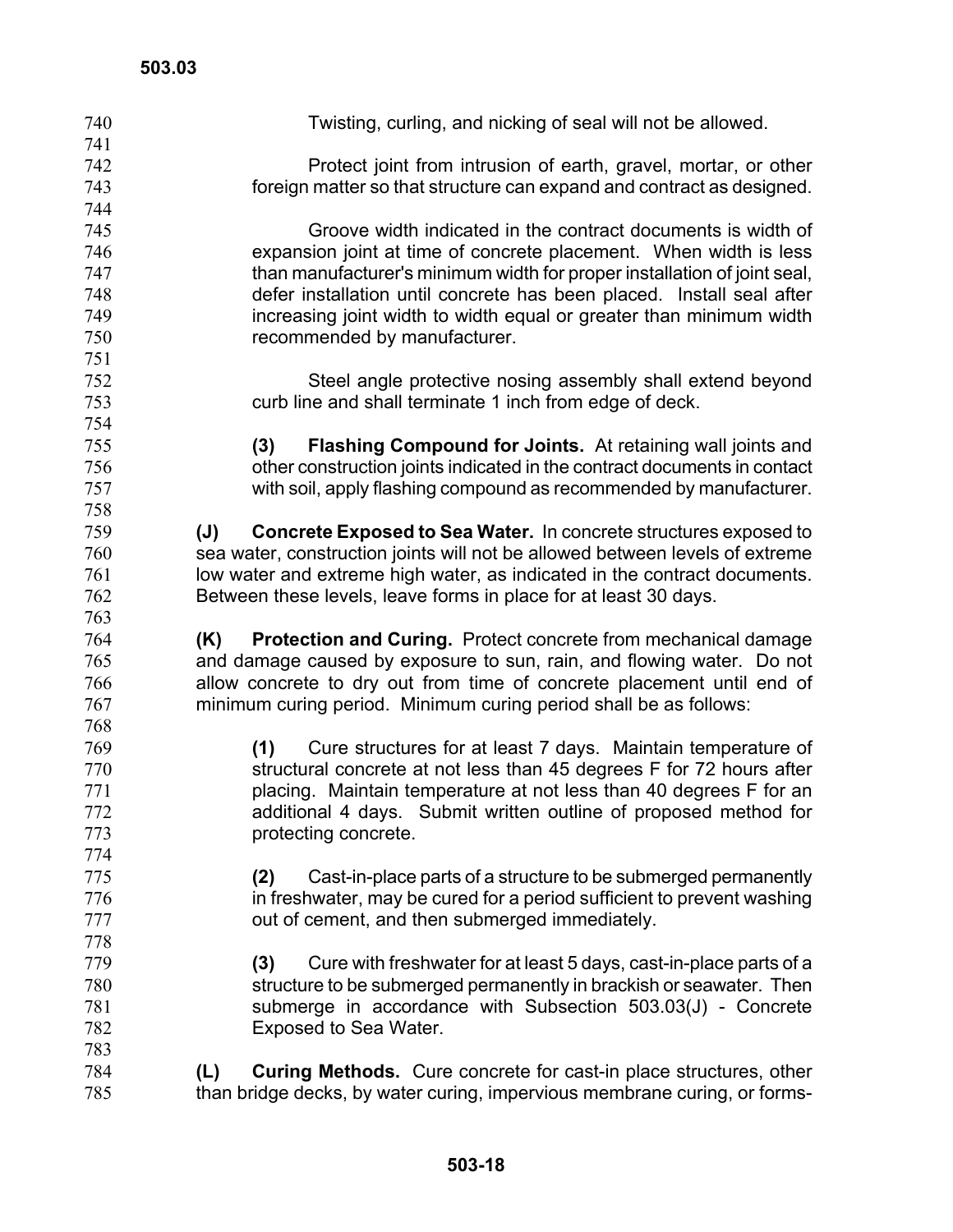in-place curing. Cure full width of concrete bridge decks using a combination of impervious membrane curing and water curing. Cure concrete surfaces that are to receive Class 2 Rubbed Finish, by water curing or forms-in-place curing. Cure surfaces of construction joints by application of water curing or non-membrane curing compound that seals concrete without reducing interface bonding capacity. Before applying curing compound, submit proposed curing methods, including copies of test results and manufacturer's catalogue. Precast concrete members may be steam cured in accordance with Subsection 504.03(G) - Curing. 786 787 788 789 790 791 792 793 794 795

796 797

**(1) Water Curing.** Water cure by keeping concrete continuously wet with fresh water, using water sprays, acceptable water saturated coverings, or ponding. Keep wood forms that remain in place sufficiently damp to prevent opening at joints and drying of concrete.

After surface water has evaporated, apply moisture to concrete surface using fog spray nozzle. Continue applying moisture to surface until regular curing begins. Use adequate water supply and sufficient moisture to fog and water cure concrete without damaging surface or texture of concrete.

Begin water curing for bridge decks after curing compound is applied and immediately after concrete surface is hard enough to receive water without damaging surface or texture of concrete. Continue water curing until end of specified curing period.

Prevent curing water from falling on traveled roadways under structure. Channel curing water away from falsework and structure foundations.

**(2) Impervious Membrane Curing.** Seal concrete surface thoroughly with liquid membrane-forming compound. Apply compound uniformly in two or more applications. Use ratio of at least 1 gallon for each 125 square feet of concrete surface.

Use curing compounds that will not permanently darken concrete on exposed surfaces of completed structure. Except for full width of bridge decks, do not apply membrane curing compound on surface to which concrete is to be bonded or to which waterproofing or epoxy is to be applied.

827 828 829 830 831 Keep concrete surfaces moist before applying impervious membrane. If membrane film is broken or damaged during specified curing period, apply new treatment to affected area, duplicating first application.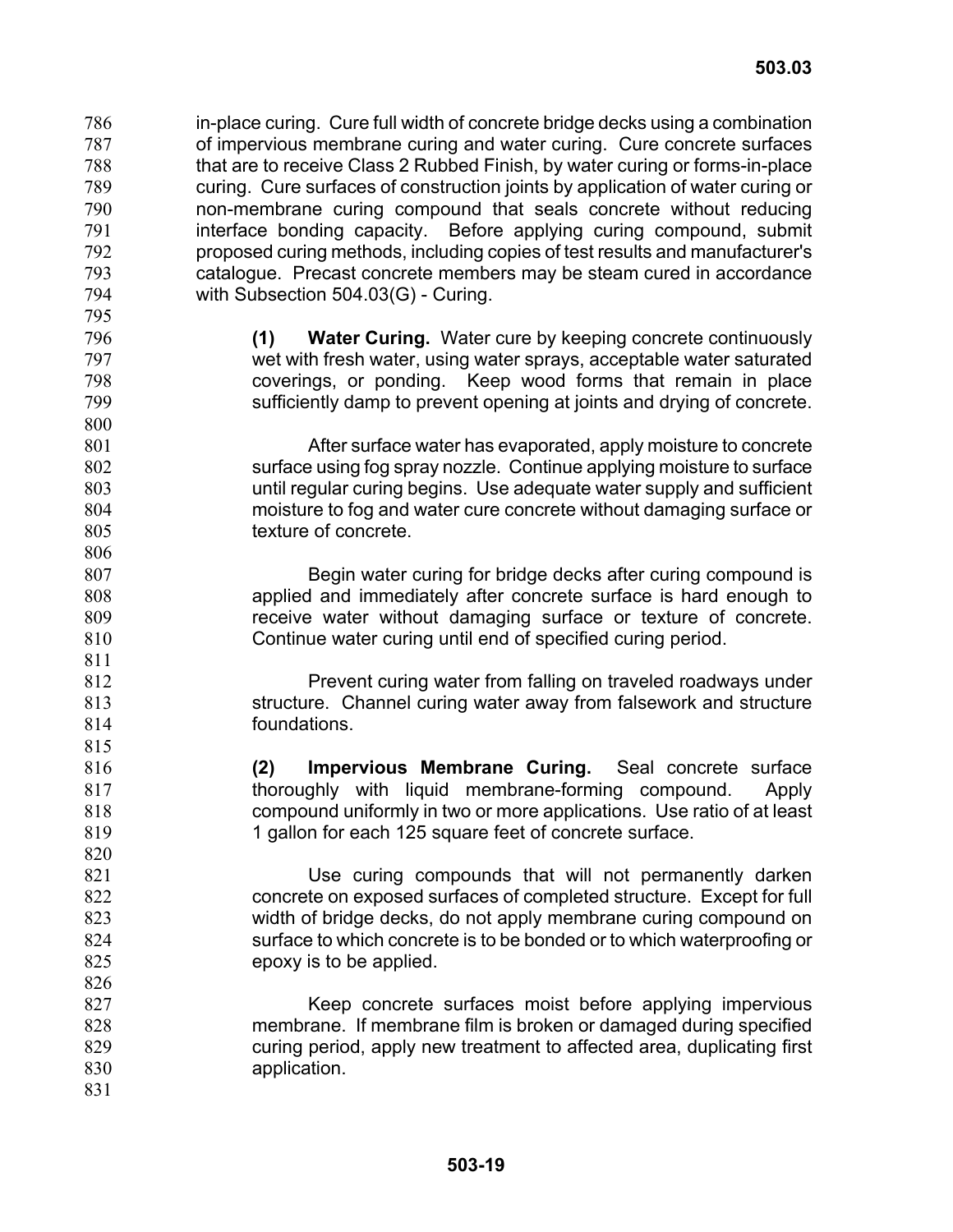**(3) Forms-In-Place Curing.** Cure formed surfaces of concrete by retaining forms in place. Maintain forms in place for minimum period of 7 days after concrete placement. Keep all form joints and joints between end of forms and concrete, moisture-tight during curing period. Reseal cracks in forms and cracks between forms and concrete by methods accepted by the Engineer. 832 833 834 835 836 837

- 839 840 841 **(M) Finishing Concrete Surfaces.** Apply the following requirements to several classes of surface finishes that ordinarily apply to various parts of concrete structures.
	- **(1) Class 1 Ordinary Surface Finish.** Apply ordinary surface finish to concrete surfaces, either as final finish or preparatory to applying higher-class finish. On surfaces to be buried underground or that are enclosed, such as cells of box girders, removal of fins and form marks and rubbing of mortared surfaces to obtain a uniform color will not be required.
- 850 851 852 853 854 855 856 857 858 859 860 861 After removing forms, remove form bolts and ties to depth of at least 1 inch below concrete surface. Clean, wet, and fill resulting holes or depressions with mortar. Mortar shall consist of one part cement to two parts sand by volume. Add white cement to mortar in sufficient quantity to tint mortar a shade lighter than surrounding concrete. Use mortar that is not more than 1 hour old and that bonds indistinguishably with concrete. After mortar has thoroughly hardened, rub surface with carborundum stone to obtain same color in mortar as in surrounding concrete. Remove fins caused by form joints and other projections. Remove stains and discolorations visible from traveled way.
	- Clean and fill pockets with mortar, except for those scattered pockets or pinholes less than 1/2-inch long or wide and less than 3/8-inch deep. Pockets shall not affect strength of structure or shorten life of steel reinforcement. Fill pockets on surfaces visible to pedestrian traffic and surfaces exposed to stream flow, salt air, and salt water. Use mortar for filling pockets, as specified for bolt and tie holes. When rock pockets affect strength of structure materially or shorten life of steel reinforcement, the Engineer will declare concrete unacceptable and require removal and replacement of affected structure.
		- Clean, wet, and fill with mortar, all holes or depressions in surfaces that are to receive Class 2 Rubbed Finish. Clean, wet, and fill at least 7 days before starting Class 2 Rubbed Finish.
- 877
- **(2) Class 2 Rubbed Finish.** Apply Class 2 Rubbed Finish to the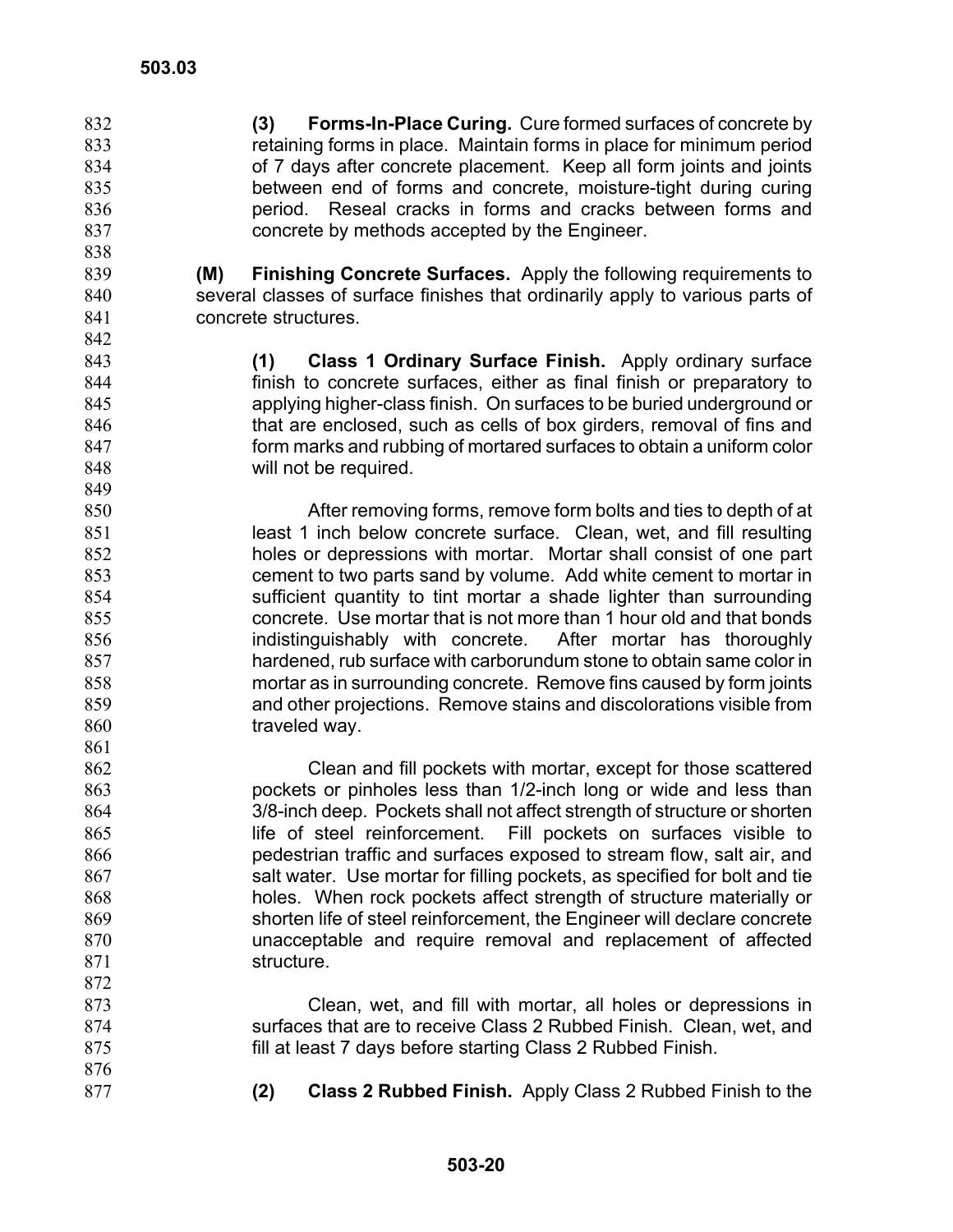| 878 | following surfaces:                                                  |
|-----|----------------------------------------------------------------------|
| 879 |                                                                      |
| 880 | Surfaces of bridge superstructures, including pedestrian<br>(a)      |
| 881 | overpasses, except for the following: inside vertical surfaces of    |
| 882 | "T" girders; slab soffits of interior bays of "T" girders; enclosed  |
| 883 | surfaces of box girders; top surfaces of bridge decks; walkway       |
| 884 | surfaces; and median strips.                                         |
| 885 |                                                                      |
| 886 | Surfaces of bridge and pedestrian overpass piers, piles,<br>(b)      |
| 887 | columns, pier caps, abutments, wing walls, and retaining walls       |
| 888 | above finished ground, to at least 1 foot below finished ground.     |
| 889 |                                                                      |
| 890 |                                                                      |
|     | Surfaces of open spandrel arch rings, spandrel columns,<br>(c)       |
| 891 | and abutment towers.                                                 |
| 892 |                                                                      |
| 893 | Surfaces above finished ground of culvert headwalls,<br>(d)          |
| 894 | and endwalls, where visible from a traveled way.                     |
| 895 |                                                                      |
| 896 | Surfaces of inside box culvert barrels having a height of<br>(e)     |
| 897 | 4 feet or more, for a distance inside the barrel equal to the        |
| 898 | height of culvert or as far as is visible from a Traveled Way,       |
| 899 | whichever is greater.                                                |
| 900 |                                                                      |
| 901 | (f)<br>Surfaces of concrete railings, end posts, and curbs.          |
| 902 |                                                                      |
| 903 | After completing Class I Ordinary Surface Finish, sand with          |
| 904 | power sanders areas that do not exhibit a smooth, even surface of    |
| 905 | uniform texture and appearance.                                      |
| 906 |                                                                      |
| 907 | Use power carborundum stones or disks to remove unsightly            |
| 908 | bulges or irregularities.                                            |
| 909 |                                                                      |
| 910 | The intent is to secure a smooth, even surface of uniform            |
| 911 | appearance and to remove unsightly bulges or depressions due to      |
| 912 | form marks and other imperfections. Scattered pockets or pinholes    |
| 913 | permitted under ordinary finish will not be considered to affect     |
| 914 | uniformity or texture. Extent of sanding and grinding shall be as    |
| 915 | specified.                                                           |
| 916 |                                                                      |
| 917 | Final operation for this finish consists of removing powder on       |
| 918 | surface resulting from sanding and grinding. When additional repairs |
| 919 | are made after sanding and grinding, repeat sanding and grinding     |
| 920 | after repair has cured. Leave finished surface free from powder and  |
| 921 | other foreign matter by washing or wiping with clean cloth. Collect  |
| 922 | and dispose wash water.                                              |
| 923 |                                                                      |
|     |                                                                      |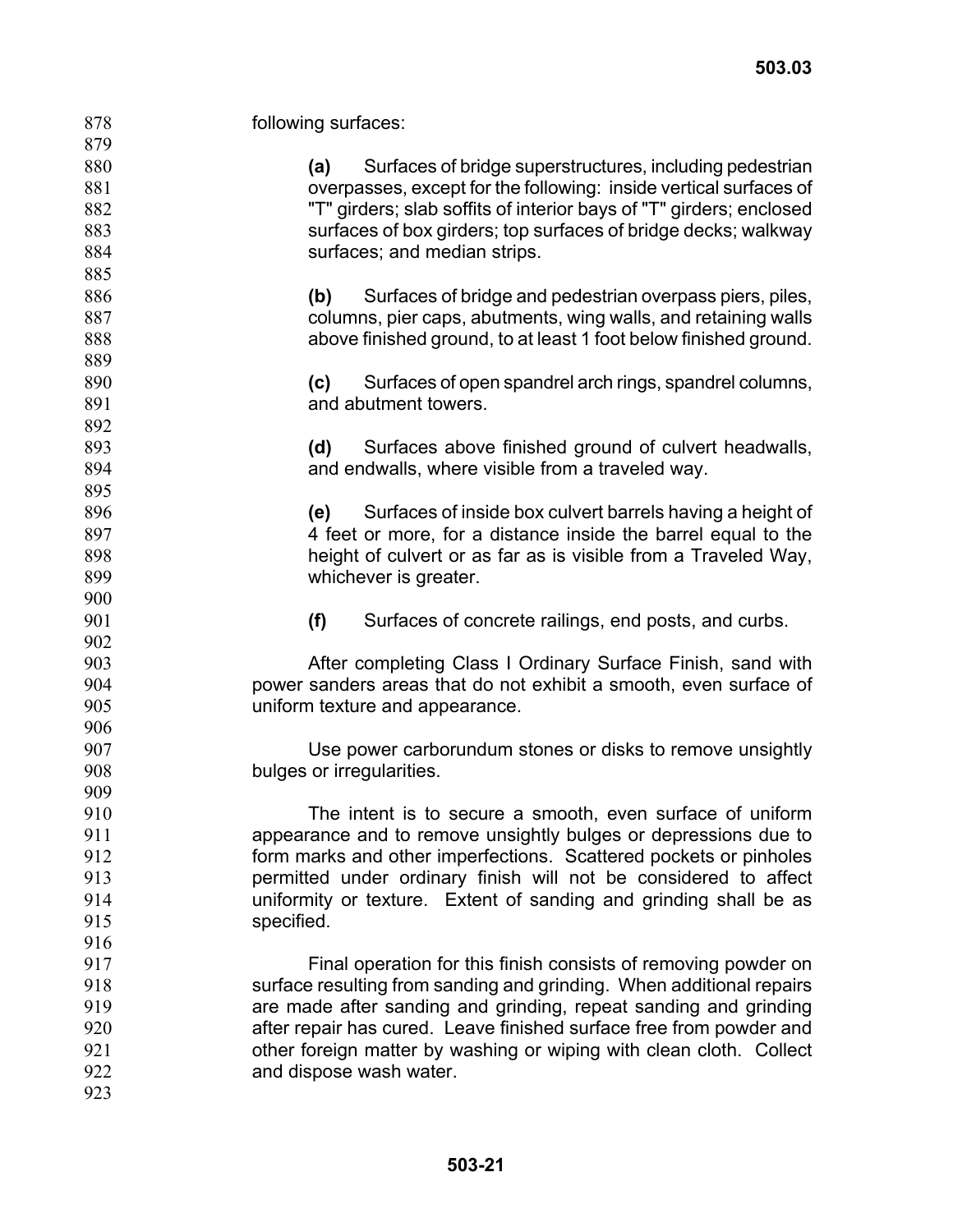924 **(3) Class 6 Float Finish.** Attain Class 6 Float Finish as follows: 925 926 927 928 929 930 931 932 933 934 935 936 937 938 939 940 941 942 943 944 945 946 947 948 949 950 951 952 953 954 955 956 957 958 959 960 961 962 963 964 965 966 967 968 969 **(a) Finishing Bridge Decks and Bridge Approach Slabs.** For bridge decks and bridge approach slabs, obtain smooth riding surface of uniform texture, true to required grade and cross section. Place concrete in bridge decks and bridge approach slabs at a minimum finished deck placement rate of 20 linear feet per hour. Measure rate along centerline of roadway. Employ experienced operators and concrete finishers to finish deck. Keep necessary finishing tools and equipment on hand at work site and in satisfactory condition for use. Unless acceptable lighting facilities are provided, complete finishing operations during daylight hours. Immediately before placing bridge deck concrete, check falsework and wedges. Minimize settlement and deflection due to added weight of bridge deck concrete. Furnish suitable instruments, such as settlement gages, to permit ready measurement of settlement and deflection by the Engineer. When settlement or other unanticipated events occur, stop deck concrete placement until corrective measures have been submitted and accepted. If accepted corrective measures have not been provided prior to initial concrete set, stop concrete placement and install bulkhead at location designated by the Engineer. Remove concrete placed beyond bulkhead. Place bridge deck and bridge approach slab concrete in uniform heading, approximately perpendicular to roadway centerline. Limit rate of concrete placement to that which can be finished before beginning of initial set. Do not place deck surface concrete more than 10 feet ahead of strike off. Spread concrete to uniform height, such that required strike off does not exceed 3 inches of concrete. Finish bridge decks and bridge approach slabs with concrete wearing surfaces in accordance with Subsection 503.03(M)(3)(a)1. - Machine Finishing. Bridge decks and bridge approach slabs with asphalt wearing surfaces may be finished as described in this subsection.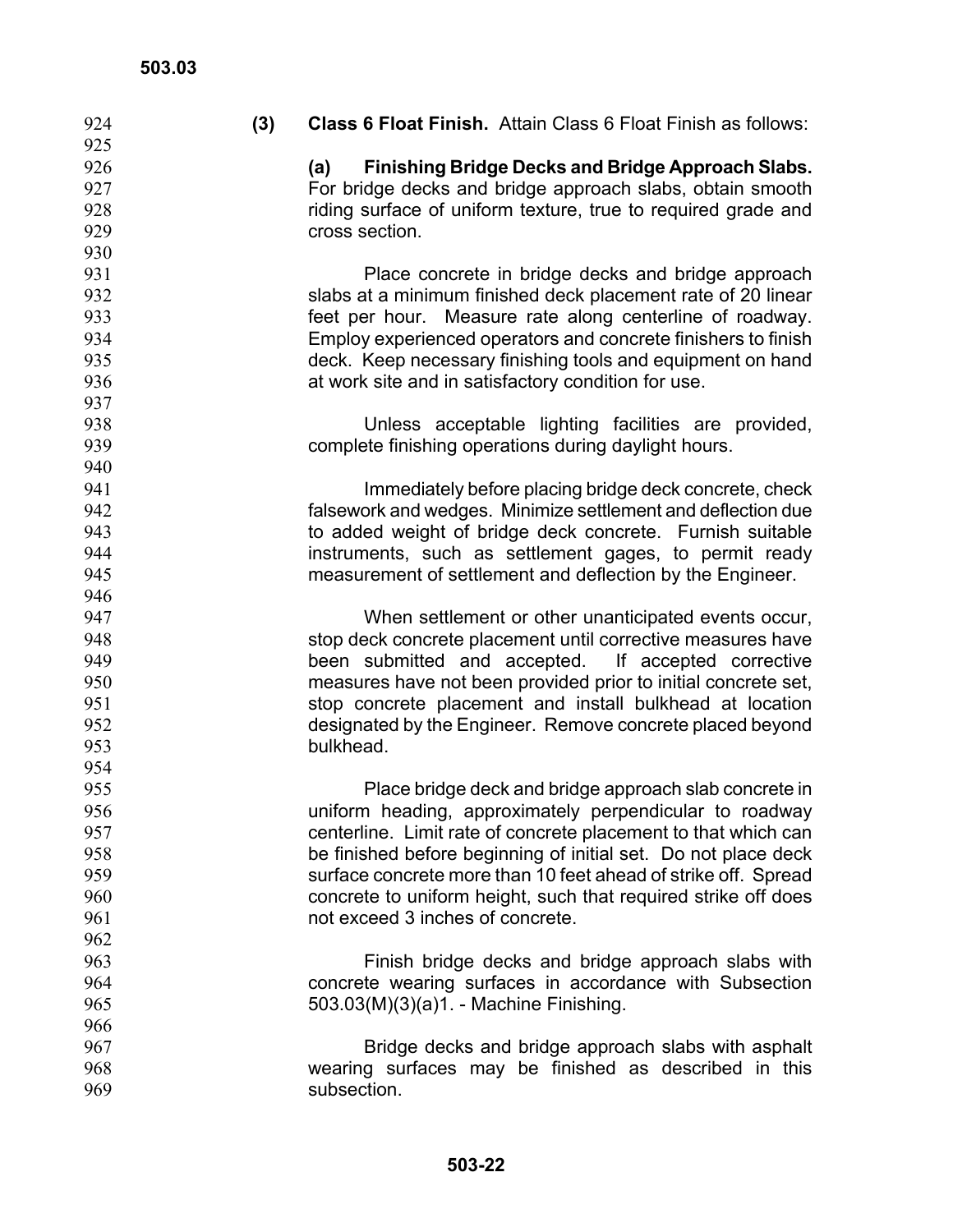| 970  |                                                                     |
|------|---------------------------------------------------------------------|
| 971  | During finishing operation while concrete is still plastic,         |
| 972  | test surface with 10-foot straight edge. Test surface from side     |
| 973  | or from transverse finishing bridges, in presence of the            |
| 974  | Engineer. Make necessary corrections to attain required             |
| 975  | tolerance, with minimum amount of remedial work after               |
| 976  | concrete has hardened.                                              |
| 977  |                                                                     |
| 978  | After concrete has hardened sufficiently, test finished             |
| 979  | surface in presence of the Engineer with 10-foot straight edge.     |
| 980  | Surface for concrete deck finish shall not vary more than 1/8       |
| 981  | inch from lower edge of straight edge.                              |
| 982  |                                                                     |
| 983  | Where concrete of bridge deck and bridge approach                   |
| 984  | slab is to be covered with minimum 1-inch-thick layer of            |
| 985  | bituminous surfacing, earth, or other cover, surface of concrete    |
| 986  | shall not vary more than 1/4 inch from lower edge of 10 foot        |
| 987  | straight edge.                                                      |
| 988  |                                                                     |
| 989  | Grind high areas in hardened surface, leaving finished              |
| 990  | texture that is not smooth or polished. Produce final surface       |
| 991  | with uniform texture of transverse grooves, with tine               |
| 992  | dimensions in accordance with Subsection $503.03(M)(3)(a)1. -$      |
| 993  | Machine Finishing.                                                  |
| 994  |                                                                     |
| 995  | Submit method of correcting low areas.<br>Begin                     |
| 996  | remediation of low spots only after the Engineer accepts            |
| 997  | submittal.                                                          |
| 998  |                                                                     |
| 999  | Strike off bridge deck surfaces under curbs, railings, and          |
| 1000 | sidewalks to same plane as roadway. Leave bridge deck               |
| 1001 | surfaces under curbs, railings, and sidewalks undisturbed when      |
| 1002 | future widening is shown on Plans.                                  |
| 1003 |                                                                     |
| 1004 | When deck width is 4 feet or less, finishing methods                |
| 1005 | other than those specified herein may be used, provided             |
| 1006 | completed deck surface conforms to specified requirements.          |
| 1007 |                                                                     |
| 1008 | Perform remedial measures on completed bridge decks                 |
| 1009 | and bridge approach slabs not meeting specified requirements,       |
| 1010 | at no increase in contract price or contract time.                  |
| 1011 |                                                                     |
| 1012 | $\mathbf 1$ .<br><b>Machine Finishing.</b> Strike off and finishing |
| 1013 | machines shall be of the self-propelled types, operating            |
| 1014 | on rails and conforming to specified requirements.                  |
| 1015 |                                                                     |
|      |                                                                     |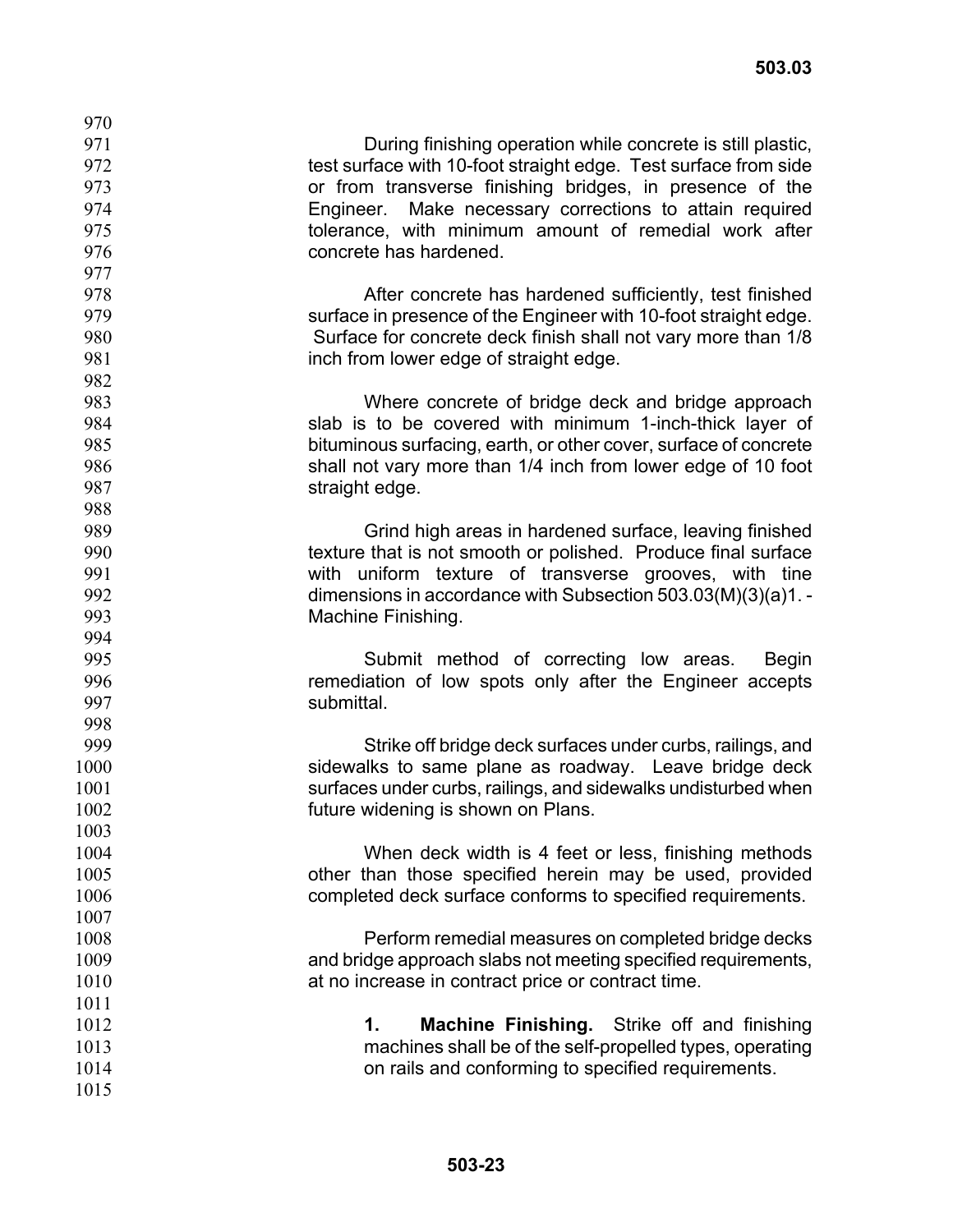| 1016 | Use elevation-adjustable screed rails.<br>Set                |
|------|--------------------------------------------------------------|
| 1017 | screed to elevations, with allowances for anticipated        |
| 1018 | settlement, camber and deflection, as required to form       |
| 1019 | surface of bridge deck and bridge approach slab to           |
| 1020 | specified line and grade. Screed-rails shall not deflect     |
| 1021 | appreciably under applied loads.                             |
| 1022 |                                                              |
| 1023 | Before beginning concrete operations, operate                |
| 1024 | strike off and finishing machines over full length of        |
| 1025 | bridge segment to be paved. Test run with screed and         |
| 1026 | float adjusted to their finishing positions. While testing   |
| 1027 | machines, perform the following: check screed rails for      |
| 1028 | deflection; make required adjustments; measure cover         |
| 1029 | on slab reinforcement; check controlling dimensions of       |
| 1030 | slab reinforcement and forms.                                |
| 1031 |                                                              |
| 1032 | During test run, use same number of machines                 |
| 1033 | and finishing bridges that will be used during production    |
| 1034 | concrete placement, carrying production loads. Make          |
| 1035 | necessary corrections at this time.                          |
| 1036 |                                                              |
| 1037 | After placing and consolidating concrete, strike             |
| 1038 | off surface of concrete carefully, using strike off          |
| 1039 | machine. Make uniform deck surface, true to required         |
| 1040 | grade and cross section.                                     |
| 1041 |                                                              |
| 1042 | When strike-off machine has wheelbase greater                |
| 1043 | than 6 feet, float concrete by the following means:          |
| 1044 | hand-operated longitudinal float board; or finishing         |
| 1045 | machine equipped with longitudinal float; or rotating        |
| 1046 | element followed by drag float pan.                          |
| 1047 |                                                              |
| 1048 | Use longitudinal float on finishing machine not              |
| 1049 | less than 8 feet or more than 12 feet long. When both        |
| 1050 | strike off and floating are to be performed by machines,     |
| 1051 | provide two separate machines with separate operators,       |
| 1052 | one for strike off and one for floating. Perform final float |
| 1053 | pass as far back of strike off as concrete workability will  |
| 1054 | permit.                                                      |
| 1055 |                                                              |
| 1056 | When strike off machine has wheelbase of 6 feet              |
| 1057 | or less, provide two separate hand-operated float            |
| 1058 | boards or finishing machine accepted by the Engineer.        |
| 1059 | Place first hand-operated float in operation as soon as      |
| 1060 | concrete surface condition permits. Operate second           |
| 1061 | hand-operated float as far back from first float as          |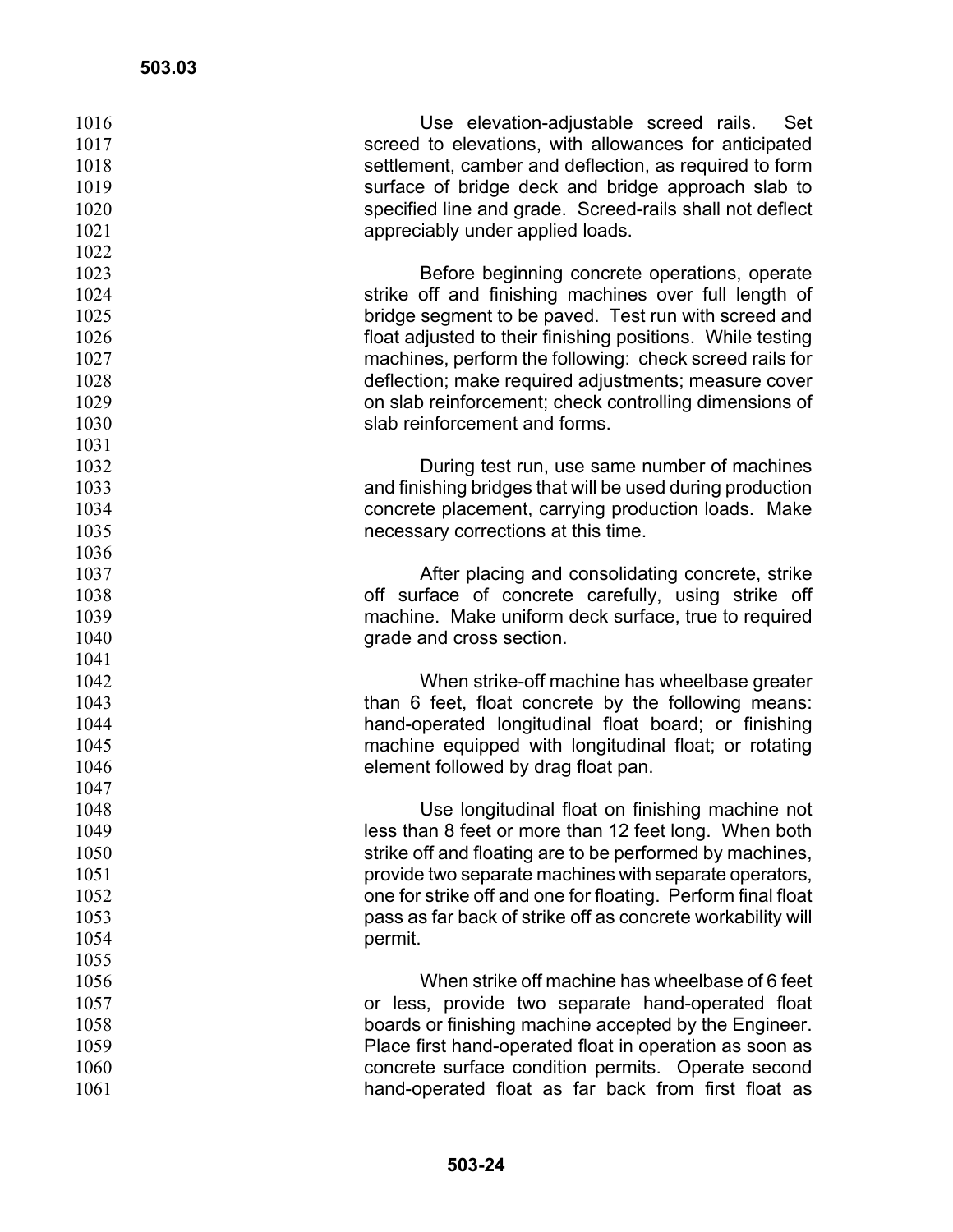concrete workability permits. Apply provisions in this subsection pertaining to hand-operated float boards, to the two separate float boards specified for longitudinal floating.

Use longitudinal floats, either hand-operated or machine-operated, with long axis of float parallel to bridge roadway centerline. Operate longitudinal floats with combined longitudinal and transverse motion. Operate rotating float with rotational and transverse movements. Use floats to plane off high areas and float material removed into low areas. Lap each pass with previous pass by half-length of float. Continue floating until smooth riding surface is obtained. Meet surface tolerances as specified herein.

In lieu of separate machines for strike off and finishing, a single machine equipped with rotating auger for strike off and rotating element followed by drag float pan for consolidating and finishing may be used. Submit previous project experience demonstrating that proposed machine is capable of meeting specified requirements for satisfactory bridge deck and bridge approach slab finishing. When requested by the Engineer, submit three copies of manufacturer's operators and parts manual for dual-purpose alternative machine. Operate machine in accordance with manufacturer's manual.

Hand-operated float boards and transverse finishing bridges shall meet requirements in accordance with Subsection 503.03(M)(3)(a)2. - Manual Finishing.

Use not less than two transverse finishing bridges.

Texture surfaces to meet skid resistance requirements. Submit proposed surface treatment methods to form skid-resistant texture. The Engineer will conduct skid resistance testing.

At specified time, produce uniform, transverse pavement grooves by combing with single row of spring metal tines. Make tines as follows: 1/32 inch in thickness; 3/32 inch in width; 4 inches in length; and 3/4 inch centers along row.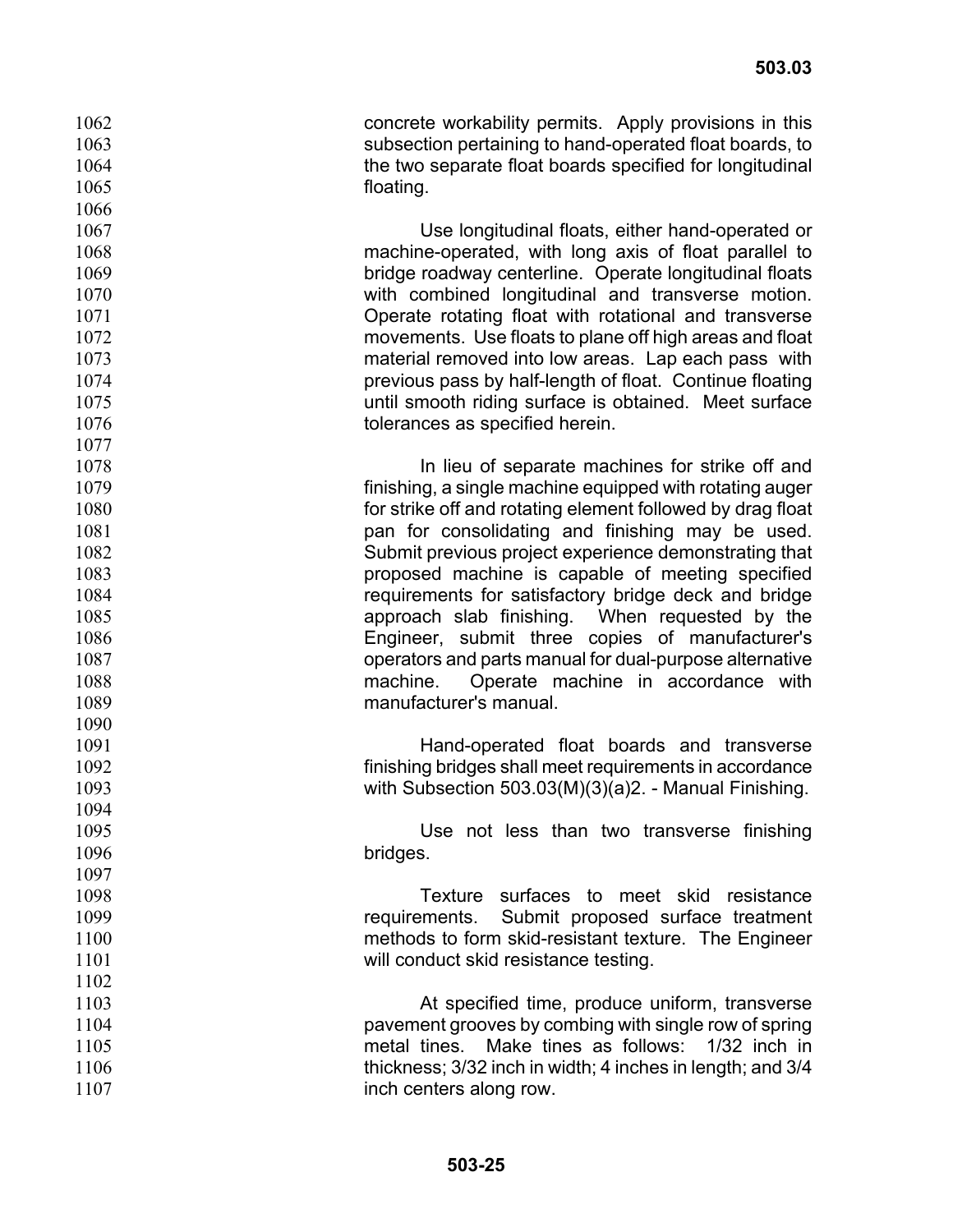| 1108 |                                                          |
|------|----------------------------------------------------------|
| 1109 | Position<br>tines so that their widths<br>are            |
| 1110 | perpendicular to groove direction. Make grooves 1/8 to   |
| 1111 | 3/16 inch in depth.                                      |
| 1112 |                                                          |
| 1113 | 2.<br>After<br>Manual Finishing.<br>placing<br>and       |
| 1114 | consolidating concrete, finish to provide a uniform      |
| 1115 | surface.                                                 |
| 1116 |                                                          |
|      |                                                          |
| 1117 | Use template or strike board to alternately tamp         |
| 1118 | strike off concrete, and move forward with<br>and        |
| 1119 | combined longitudinal and transverse motions. Leave      |
| 1120 | uniform mortar or grout film of suitable consistency on  |
| 1121 | concrete surface after last pass of template or strike   |
| 1122 | board.                                                   |
| 1123 |                                                          |
| 1124 | Use template or strike board of rigid construction,      |
| 1125 | capable of resisting deflection and distortion when in   |
| 1126 | use.                                                     |
| 1127 |                                                          |
| 1128 | Set supports or headers to required elevations to        |
| 1129 | form bridge deck and bridge approach slab surfaces to    |
| 1130 | line and grade indicated in the contract documents.      |
| 1131 | Allow for anticipated settlement, camber, and deflection |
| 1132 | when computing elevations.                               |
| 1133 |                                                          |
| 1134 | Furnish and install supports or headers such that        |
| 1135 | they shall not deflect under applied loads.              |
| 1136 |                                                          |
| 1137 | Supports or headers for deck concrete placement          |
| 1138 | shall be completely in place for full length of concrete |
| 1139 | placement and shall be secured before placing deck       |
| 1140 | concrete.                                                |
| 1141 |                                                          |
| 1142 | Following completion of preliminary finish and           |
| 1143 | from transverse bridges, float deck for concrete wearing |
| 1144 | surface in direction parallel to roadway centerline.     |
| 1145 |                                                          |
| 1146 | Transverse finishing bridges, from which floats          |
| 1147 | are to be operated, shall completely span bridge         |
| 1148 | roadway area to be floated. Provide easily moveable      |
| 1149 | finishing bridges of rigid construction, free of wobble  |
| 1150 | and springing during floating operation. Use sufficient  |
| 1151 | number of finishing bridges to permit floating operation |
|      |                                                          |
| 1152 | to follow preliminary finishing operations without undue |
| 1153 | delay. Use not less than two transverse finishing        |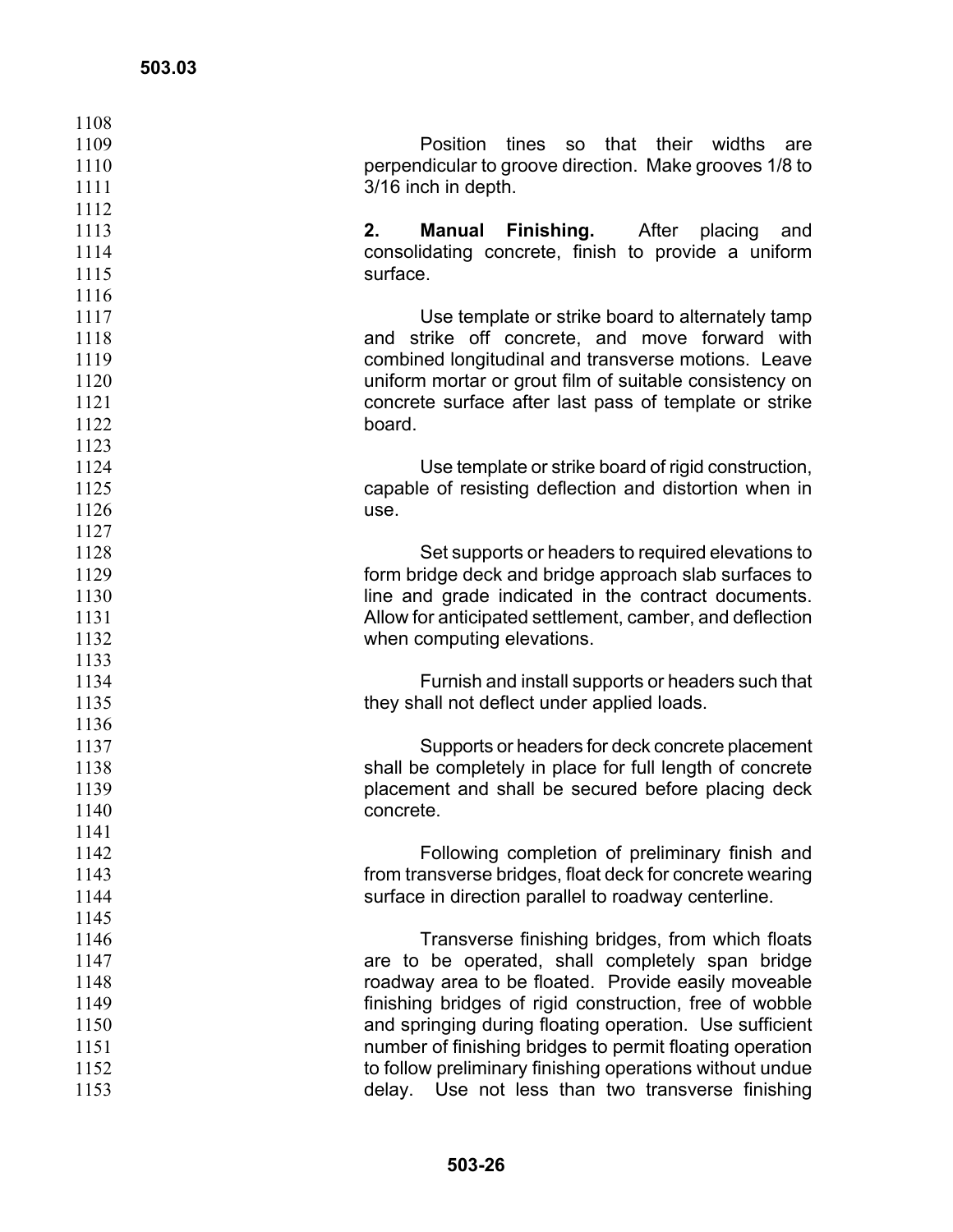| 1154               | bridges.                                                      |
|--------------------|---------------------------------------------------------------|
| 1155               |                                                               |
| 1156               | Float with two separate wooden floats, each                   |
| 1157               | between 12 to 16 feet long. Use float boards 1 inch           |
| 1158               | thick and 4 to 8 inches wide, with rigid ribs. Provide        |
| 1159               | adjusting screws at not more than 24-inch centers             |
| 1160               | between rib and float board. Maintain float board flat        |
| 1161               | and true. Equip each float with adjustable handles at         |
| 1162               | each end. Rib and truss each float, as necessary, to          |
| 1163               | ensure float board has a true, rigid surface.                 |
| 1164               |                                                               |
| 1165               | Operate floats with combined longitudinal and                 |
| 1166               | transverse motions, planing off high areas and floating       |
| 1167               | material removed into low areas. Lap each pass with           |
| 1168               | previous pass by half-length of float. Continue floating      |
| 1169               | until smooth surface is obtained.                             |
| 1170               |                                                               |
| 1171               | Place first float into operation as soon as                   |
| 1172               | concrete surface condition permits. Keep first float in       |
| 1173               | continuous operation until subsidence has taken place.        |
| 1174               |                                                               |
| 1175               | Operate second float as far back of first float as            |
| 1176               | concrete workability permits.                                 |
| 1177               |                                                               |
| 1178               | After completing floating operation, texture deck             |
| 1179               | accordance<br>surface<br>with<br>Subsection<br>$\mathsf{in}$  |
| 1180               | 503.03(M)(3)(a)1. - Machine Finishing.                        |
| 1181               |                                                               |
| 1182<br>(b)        | <b>Sidewalks and Median Strips.</b> Provide final finish for  |
| 1183               | concrete sidewalks and median strips using wooden float. The  |
| 1184               | Engineer will determine degree of roughness.<br>Provide       |
| 1185               | abrasive coating for top surfaces of decks, ramps, and        |
| 1186               | approach ramps for pedestrian structures and top surfaces of  |
| 1187<br>sidewalks. |                                                               |
| 1188               |                                                               |
| 1189               | Create abrasive coating by sprinkling 1/4 pound of grain      |
| 1190               | per square foot, uniformly, on fresh concrete. Finish surface |
| 1191               | with wooden float.                                            |
| 1192               |                                                               |